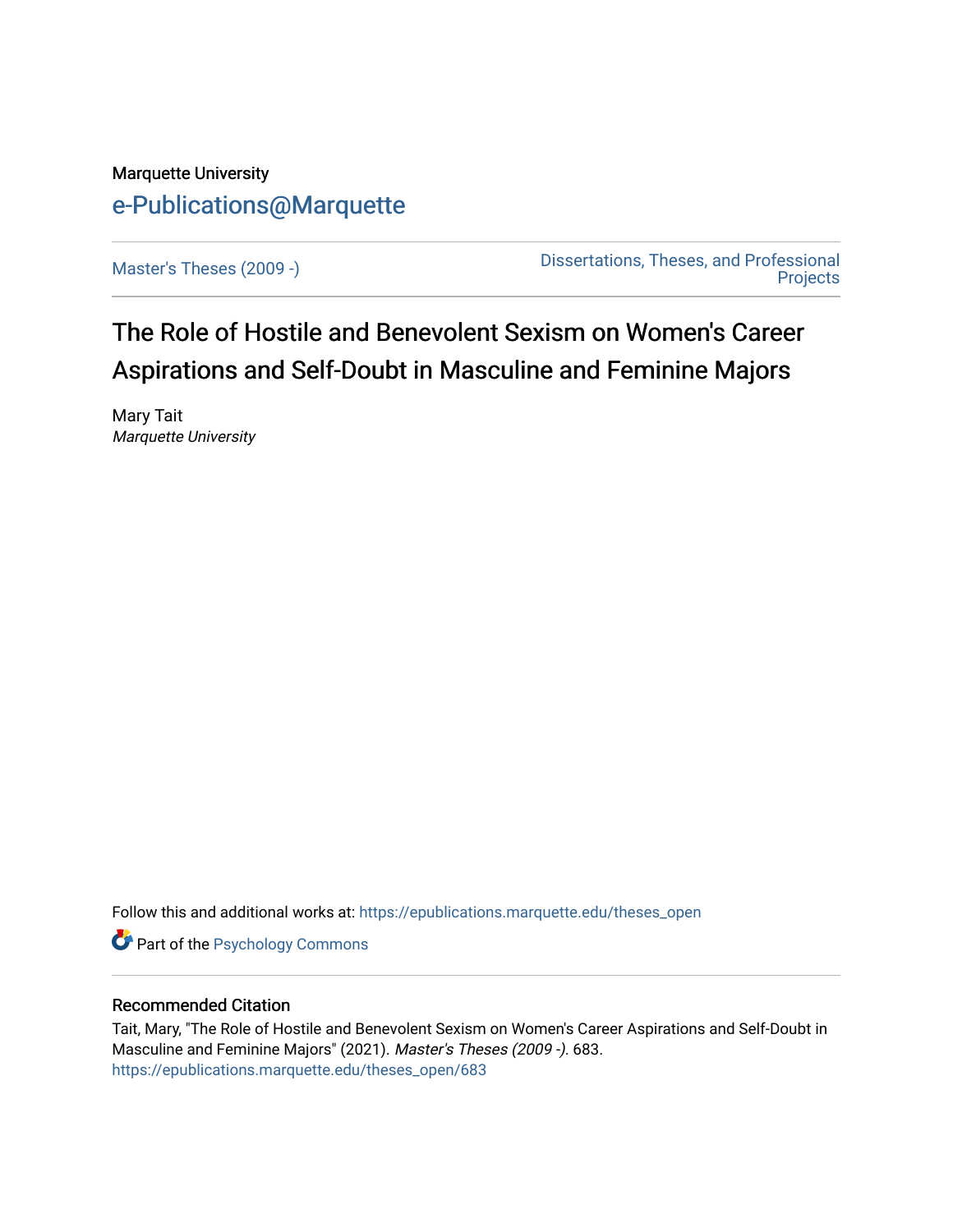# THE ROLE OF HOSTILE AND BENEVOLENT SEXISM ON WOMEN'S CAREER ASPIRATIONS AND SELF-DOUBT IN MASCULINE AND FEMININE MAJORS

by Mary Tait, B.A.

A Thesis submitted to the Faculty of the Graduate School, Marquette University, in Partial Fulfillment of the Requirements for the Degree of Master of Science

> Milwaukee, Wisconsin December 2021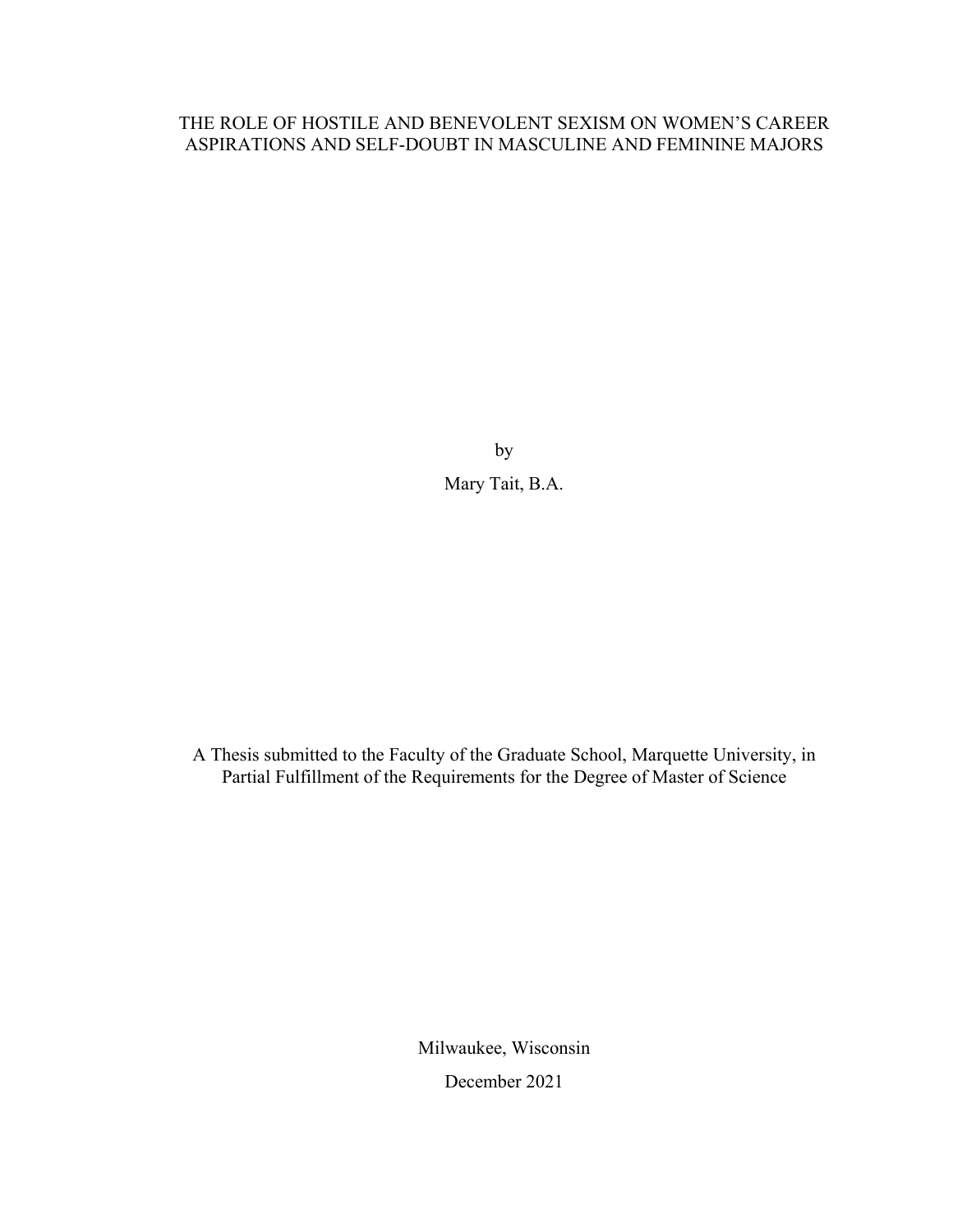#### ABSTRACT

# THE ROLE OF HOSTILE AND BENEVOLENT SEXISM ON WOMEN'S CAREER ASPIRATIONS AND SELF-DOUBT IN MASCULINE AND FEMININE MAJORS

Mary Tait, B.A.

Marquette University, 2021

Women experience hostile sexism and benevolent sexism in various aspects of their lives and the effects of these experiences have been shown to greatly affect their performance in career-related domains. Researchers have posited that this reduction in performance is related to self-doubt (Dardenne et al., 2007; Kuchynka et al., 2018) which can affect women's careers long-term. However, the effects of self-doubt on women's careers may vary depending on the stereotyped context of the environment. The current study examined if the relationship between experiences with sexism and career aspirations is mediated by self-doubt. Further, it was examined if the relationships changed based on type of sexism experienced and type participants' type of major (feminine or masculine). Results did not support the presence of a mediation relationship across all forms of sexism in both feminine and masculine majors. Additional analysis indicated that experiences of heterosexual intimacy were positively associated with career aspirations in feminine majors and negatively associated with self-doubt in both types of majors. Protective paternalism experiences were associated with greater self-doubt in masculine and feminine majors. Experiences with protective paternalism were also associated with higher odds of being in a masculine major. We discuss implications of these results for understanding factors which affect women's choice in major.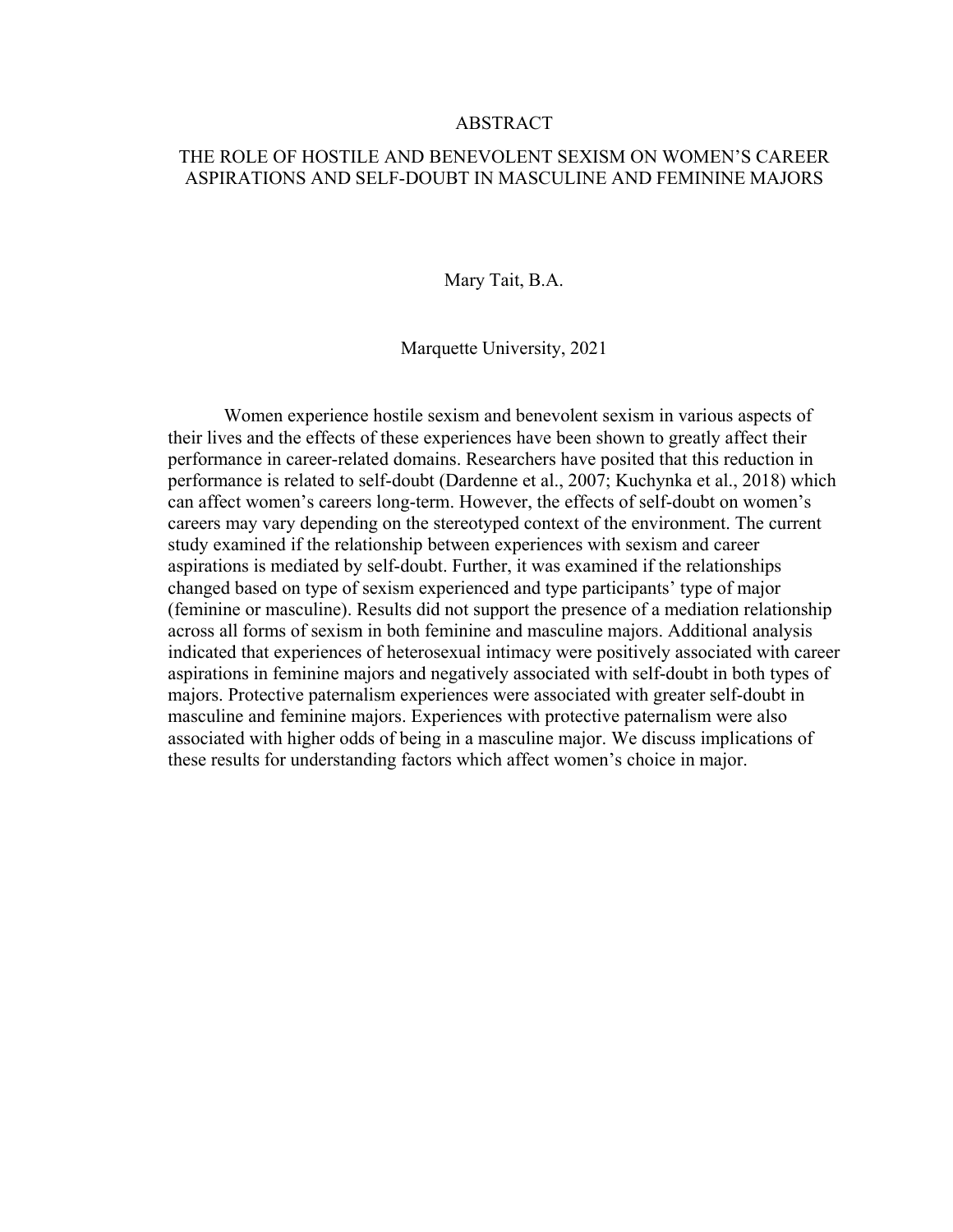| <b>CHAPTER</b>                                |
|-----------------------------------------------|
|                                               |
|                                               |
|                                               |
|                                               |
|                                               |
| C. Experiences Of Benevolent Sexism Scale  12 |
|                                               |
|                                               |
|                                               |
|                                               |
|                                               |
|                                               |
|                                               |
|                                               |
|                                               |
|                                               |
|                                               |

# TABLE OF CONTENTS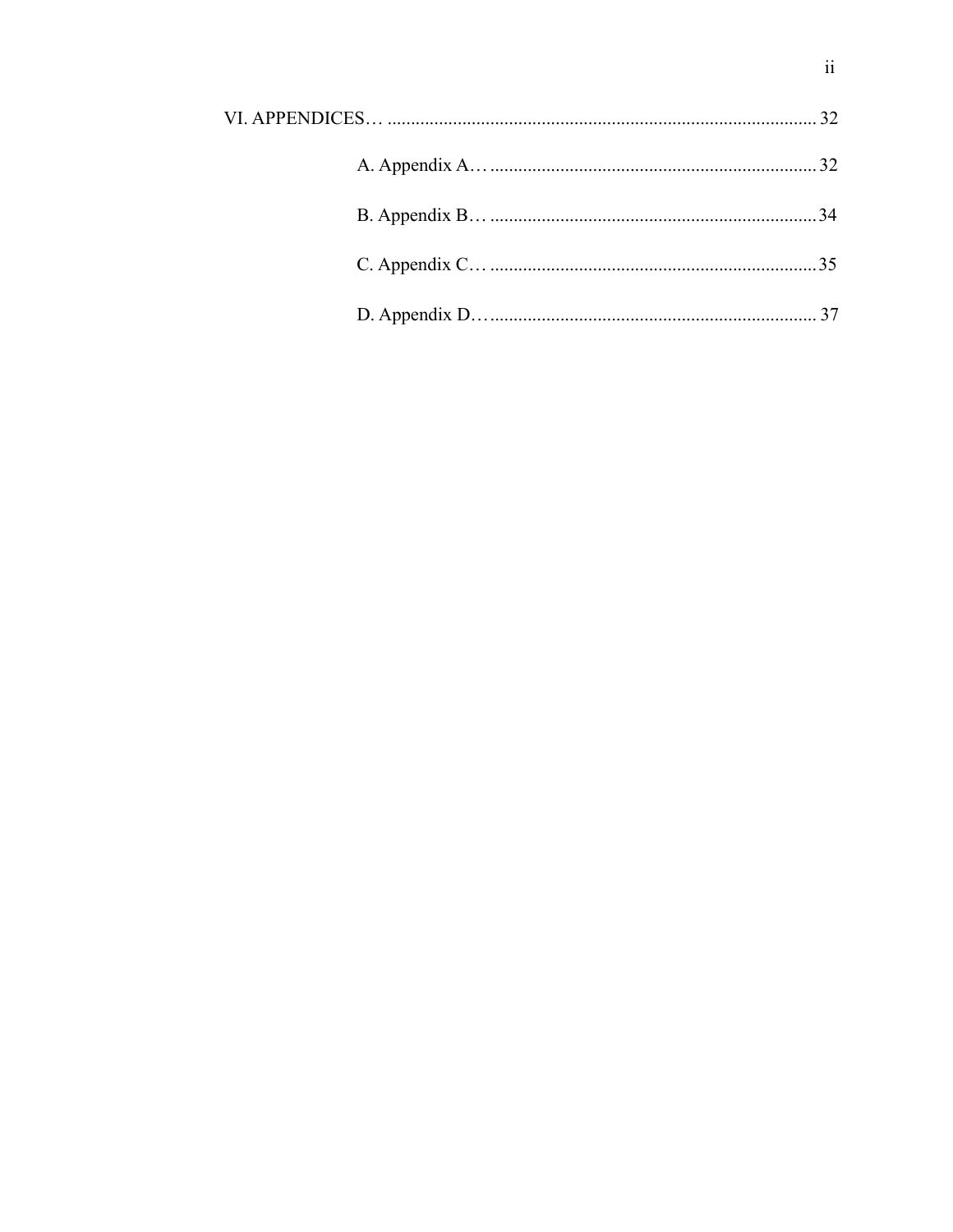# LIST OF TABLES

| II. Correlations of Lifetime Sexist Experiences, Career Aspirations, and Self-Doubt14 |  |
|---------------------------------------------------------------------------------------|--|
| III. Logistic Regression Predicting Feminine (coded as 1) or Masculine (coded as 0)   |  |
|                                                                                       |  |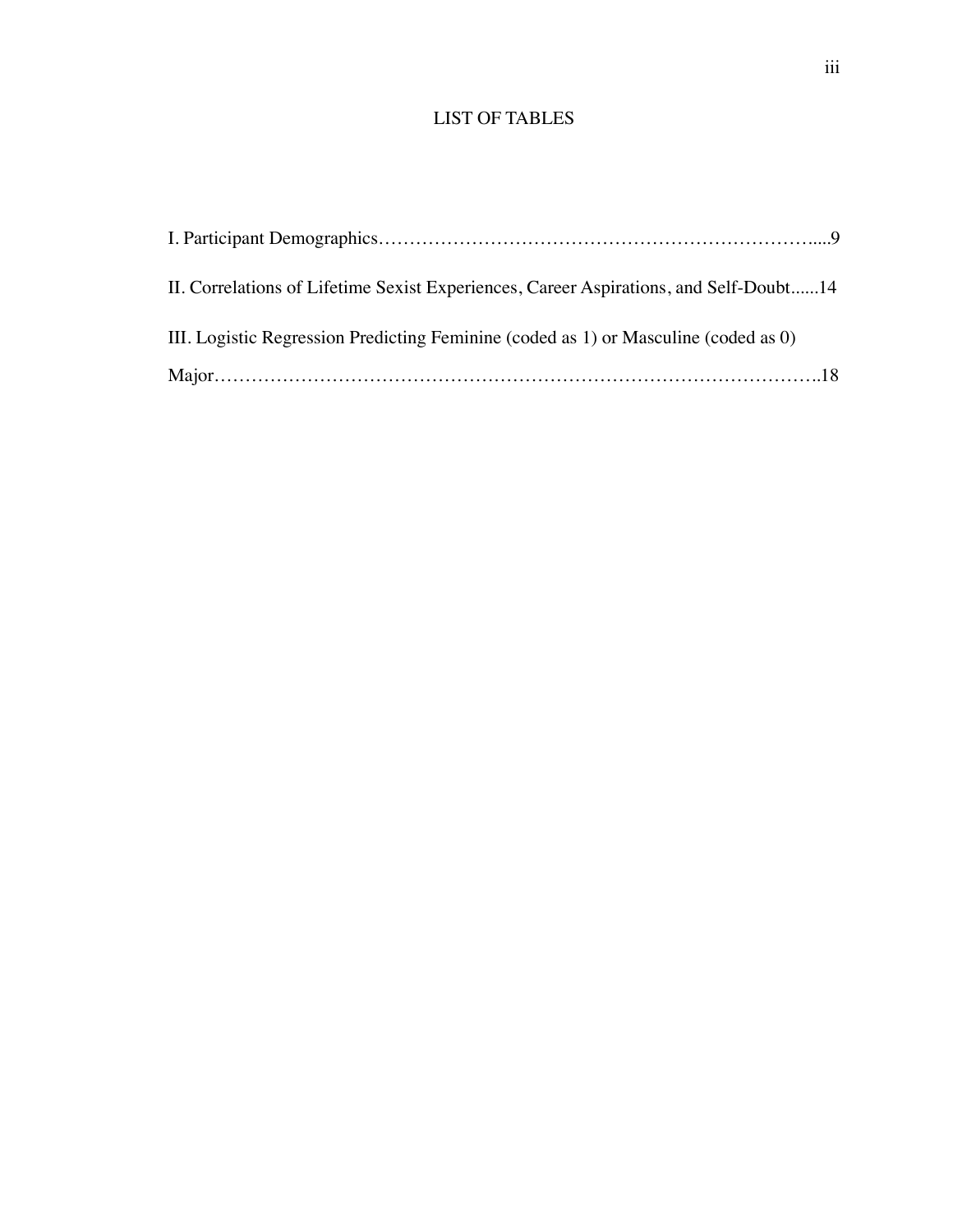The role of hostile and benevolent sexism on women's career aspirations and self-doubt in masculine and feminine majors

In recent decades, the depiction of the stereotypical woman has moved away from the doting housewife of the 1950s towards a depiction of greater equality to men. However, even with this change in perception of what it is to be a woman and legal strides towards gender equality, women still experience sexism daily. Berg (2006) found that 100% of American women reported experiences of sexism within the past year. The most reported incidents include 98% of women had heard a sexist joke and 94% had been sexually harassed in their lifetime, with most incidents occurring at work. Sexist experiences are particularly present for women in college; 75% of women in maledominated majors and 72.5% of women in gender-neutral majors reported experiences of sexism within a two-week period (Lawson, 2020). This prevalence of sexist experiences is concerning as it has the potential to discourage women at a crucial time in their professional development. Given the prevalence of experiencing sexism in career contexts, understanding this relationship is essential to building understanding of systemic barriers to women's career attainment. This research examines how young adult women's experiences with sexism is related to their self-doubt and career aspirations.

Sexist events can take a variety of forms. Ambivalent sexism theory proposes that modern day sexism consists of both hostile and benevolent components (Glick & Fiske, 1996). Hostile sexism reflects overtly derogatory attitudes toward women while benevolent sexism is paternalistic attitudes toward women. Hostile sexism, being the more abrasive of the two, is directed at women who break the status quo of womanhood or who reject the prescribed role or stereotype attached to womanhood. Hostile sexist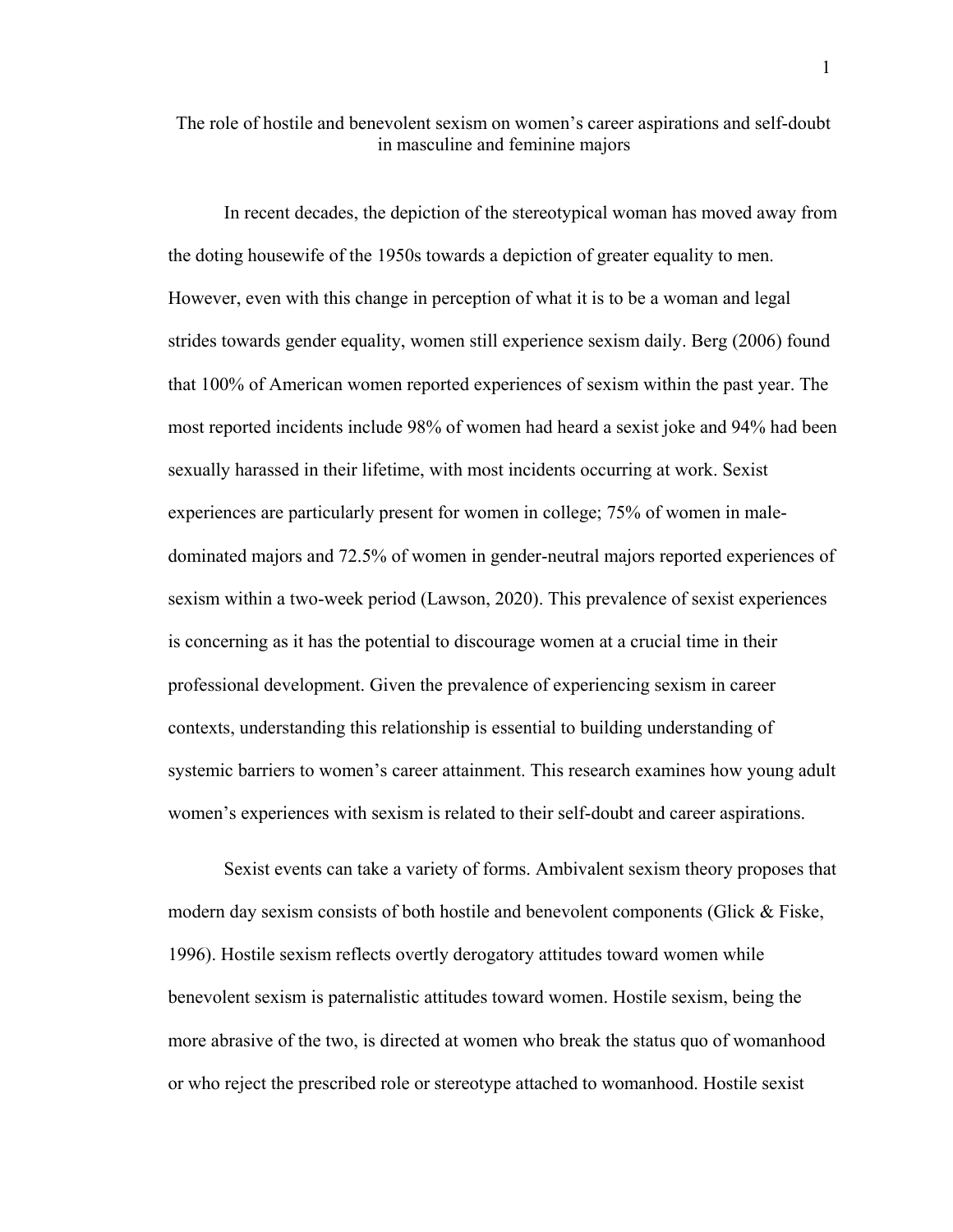events include things such as being called a sexist name, being treated unfairly by others, and experiencing discrimination due to being a woman (Klonoff & Landrine, 1995). Experiences of hostile sexism have been associated with greater depression and anxiety symptoms (Klonoff & Landrine, 1995; Lehavot et al., 2019) as well as decreased selfesteem (Swim et al., 2001). Similar associations have been found within women in maledominated majors such that women who reported experiencing hostile sexist events also reported experiencing negative effects of physical health and social belongingness (Lawson et al., 2018). These findings suggest that experiencing hostile sexist events leads to negative effects on women broadly, but may have particularly concerning effects on women in male-dominated fields or college majors.

Sexist events can also take a less hostile form, which is referred to as benevolent sexism. Benevolent sexism is rooted in rewarding women for maintaining strict gender roles and assumes women are weak and in need of protection from men (Glick & Fiske, 1996). Given the often seemingly warm nature of benevolently sexist behaviors, women have difficulty identifying benevolently sexist behaviors as sexist making it more difficult to address and counter (Dardenne et al., 2007; Oswald et al., 2019). Benevolent sexism can take three forms: protective paternalism, complementary gender differentiation, and heterosexual intimacy. Protective paternalism comprises attitudes and behaviors which assume/imply that women are in need of a protective man as a result of their incompetence. Examples of protective paternalistic events include women having their ability to handle situations themselves questioned, being prohibited from doing things such as carry heavy items even when they are capable of such tasks, and being suggested she is in need of a protector (Oswald et al., 2019). Complementary gender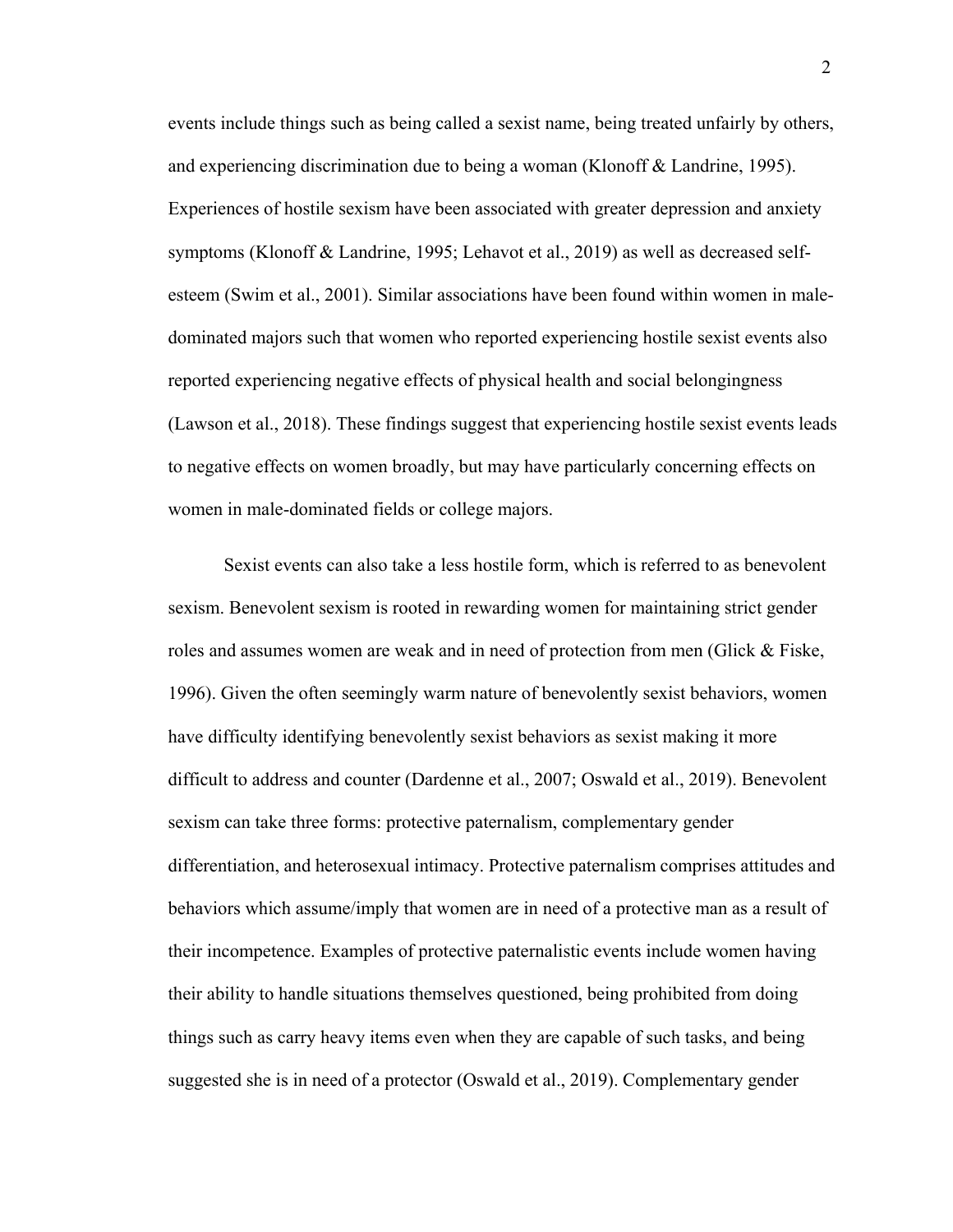differentiation suggests that women have set roles which are specific to being a woman. These roles are based in traditional feminine roles and thus "complement" men who take on the corresponding masculine role tasks. For example, sexist experiences that are grounded in complementary gender differentiation include women being praised for engaging in caretaking tasks, given advice to consider a career that allows her to also be a good mother, and being told she will be a good mother due to being caring (Oswald et al., 2019). The final form of benevolent sexism is heterosexual intimacy and assumes that men are incomplete and in need of fulfillment from a woman's love. These types of sexist experiences include women being praised for "completing" their male partner through the satisfaction of his emotional, physical, and sexual needs (Glick & Fiske, 1996).

Women report experiences of hostile and benevolent sexism at varying rates. In a study of American women's experiences of sexism, women reported experiencing benevolent sexism at higher frequencies than hostile sexism (Oswald et al., 2019). Further analysis of the three forms of benevolent sexism suggested women experience complementary gender differentiation most frequently followed by protective paternalism then heterosexual intimacy. In comparing a college sample (*Mage* = 19) to a national sample  $(M_{age} = 36.38)$ , no difference in frequency of hostile sexist experiences was observed. However, college-aged women reported a greater frequency in experiences of complementary gender differentiation and protective paternalism (Oswald et al., 2019). Given the high rates of experiences in college-aged women, understanding the effects of these experiences may be particularly important.

Although women reported experiencing benevolent sexism more frequently in their lifetime, women reported greater distress from their experiences with hostile sexism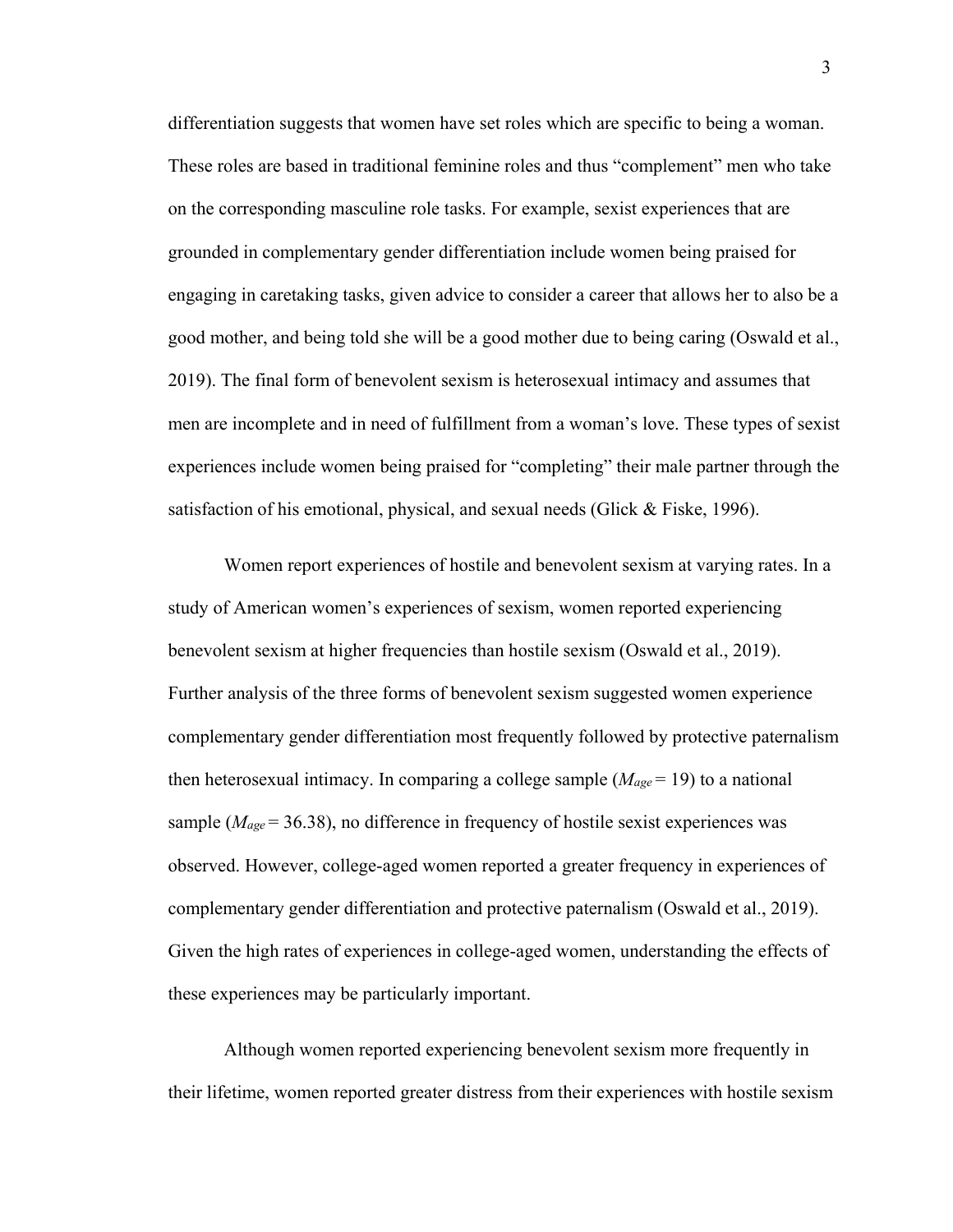and viewed hostile sexist events as more sexist (Oswald et al., 2019). This is consistent with research that people do not perceive benevolent sexism to be as sexist as the more hostile events (Reimer et al., 2014; Bohner et al., 2009; Kirkman & Oswald, 2019; Reimer et al., 2014). Although people may not perceive benevolently sexist events to be as sexist or distressing as the hostile sexist events, these experiences appear to still have a negative impact on women. Protective paternalism appears to be an especially problematic component of benevolent sexism. Protective paternalistic events have been rated as the most distressing and sexist of the three forms of benevolent sexism (Oswald et al., 2019). Women's frequency of experiences with protective paternalism have been associated with greater self-doubt, judgmental self-doubt, and lower self-esteem (Oswald et al., 2019). This increase in self-doubt and reduction in perceived competence is consistent with other literature on hostile sexism (Gervais et al., 2012; Shepherd et al., 2011) and benevolent sexism broadly (Jones et al., 2014).

A study conducted by Dardenne et al. (2007) suggested benevolent sexism to be particularly insidious in its effect on women's cognitive performance. In this study, women participants engaged in a simulated job interview for a job in a male-dominated environment. Within the interview, the interviewer suggested her potential future coworkers were hostile or benevolently sexist. Results indicated that women who were exposed to benevolent sexism (specifically, protective paternalism and complementary gender differentiation) scored significantly lower on a cognitive task compared to those exposed to hostile sexism. Additionally, when women in masculine career contexts were exposed to paternalism, they experienced greater self-doubt which was shown by an increase in doubtful mental intrusions (Dardenne et al., 2007). The increase in self-doubt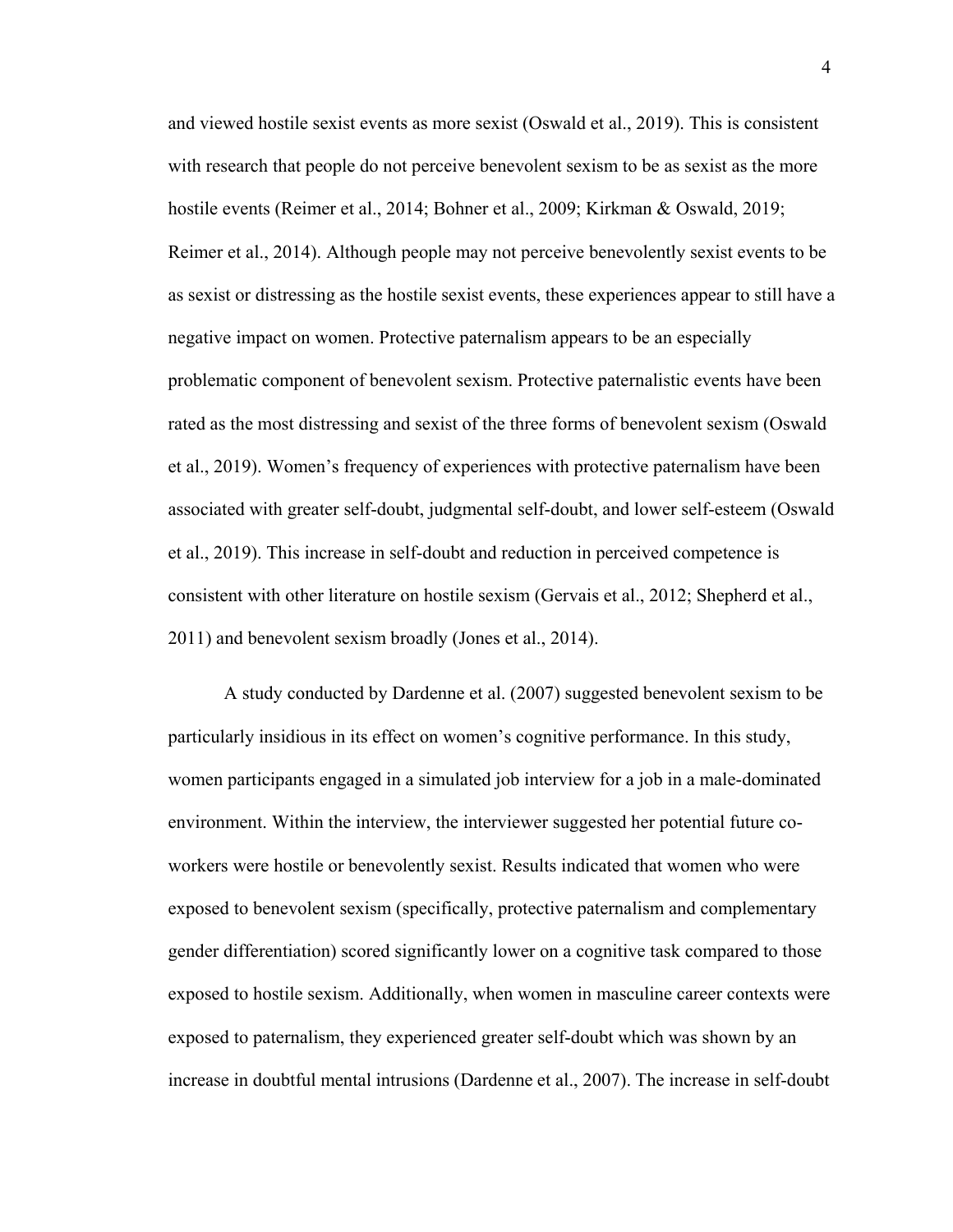can be attributed to the implicit assumptions made by benevolent sexist remarks, namely, women are incompetent and in need of help by men (e.g., Barreto & Ellemers, 2005). Thus, when confronted with behaviors suggesting she is incompetent, instead of externalizing blame on the sexist individual as is done in hostile sexism (e.g., Vescio et al., 2005), she internalizes blame. This internalization of blame may have particularly negative effects on women who are in training for their future careers (i.e., women in college).

It is crucial to obtain a greater understanding of the effects of protective paternalism and complementary gender differentiation within a career context. Women undergraduate students who are majoring in STEM majors report experiencing more complementary gender differentiation and protective paternalism than hostile sexism (Kuchynka et al., 2018). The effects of these experiences have been shown to be especially detrimental to women in STEM; protective paternalistic events negatively predicted STEM self-efficacy, the perception one has about their abilities in STEM. This relationship was not observed with hostile sexist events, suggesting protective paternalism specifically is an important factor for women's success in STEM majors (Kuchynka et al., 2018).

Further, women in STEM who are in a male stereotyped environment experience changes in career aspirations after experiencing sexism. Reductions in career aspirations, or the amount to which an individual wants to work within a specified occupation, have previously been observed in women following stereotype-activating cues (Davies et al., 2002; Murphy et al., 2007; Smith et al., 2013). These stereotype activating cues can take various forms and can occur in different environments. For example, women who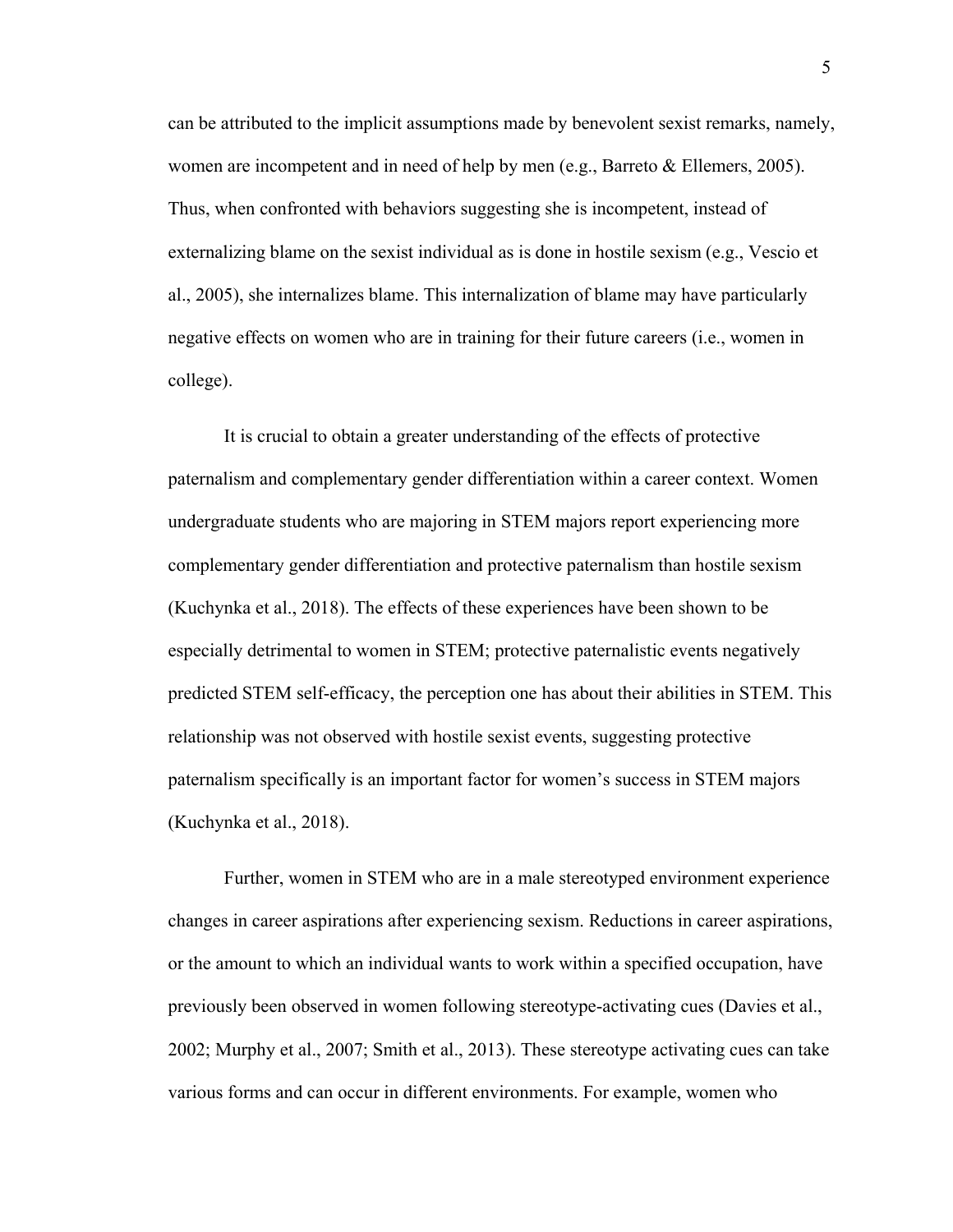watched a commercial that portrayed women in stereotypic ways expressed greater preference for feminine stereotyped careers/majors and reduced preferences of masculine stereotypes careers/majors (Davies et al., 2002). In a study of college students, women were provided a stereotype activating experience; specifically, women read a scenario describing a private oral math exam in front of a male professor. Following this stereotype activation, women reported lower STEM career aspirations (Schuster & Martiny, 2017). These results suggest changes in career aspirations as a result of stereotype activation can occur in various contexts including while at home or in school.

Given benevolent sexism praises feminine traditional behaviors and hostile sexism punishes women engaging in non-stereotypic behaviors, different experiences with sexism may impact women differently based on gendered career contexts. Previous literature has focused on expression of stereotypes in masculine domains (e.g., Dardenne et al., 2007, Kuchynka et al., 2018). However, in feminine domains, sexist experiences, especially benevolently sexist experiences which praise women for their feminine traditional roles, may serve as a boost to self-esteem and reduction of self-doubt. For example, being told one is caring might negatively impact a woman in a masculine field that does not value that trait (such as engineering); however, if a woman is in a traditionally feminine field that does value the trait (such as nursing), the praise experienced for acting in gender stereotypical way may be affirming. This affirmation may then lead to a reduction of self-doubt within that feminine field. Additionally, in undergraduate women, when gender stereotypes are activated, a boost in perceived ability to succeed in feminine fields is observed (Oswald, 2008). Thus, results from previous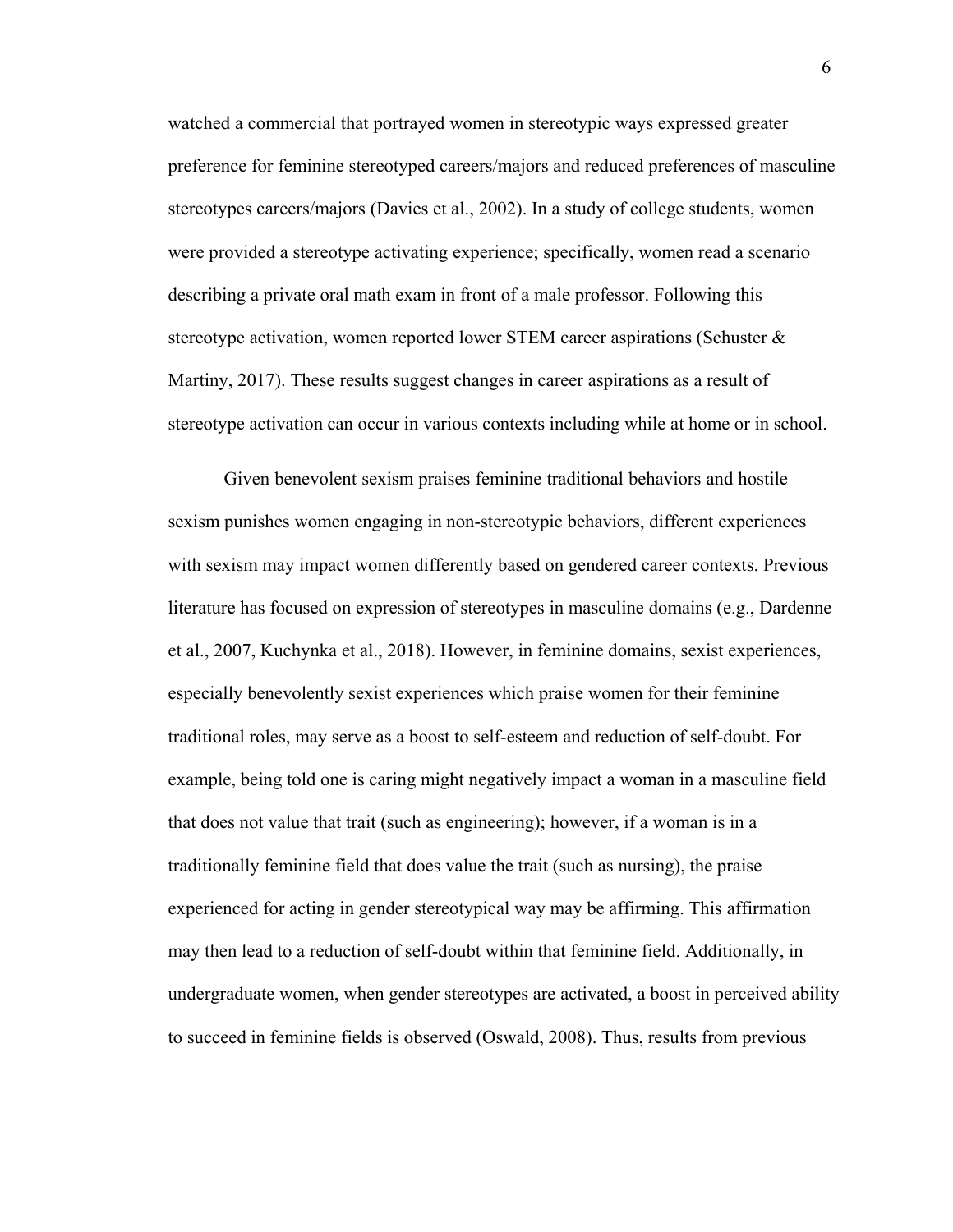studies that have suggested self-doubt arises from experiencing benevolent sexism may not generalize to women whose career regards feminine stereotyped behaviors.

# **Current Study**

The current study seeks to better understand how experiences of different forms of sexism are associated with college women's career aspirations in typically masculine and typically feminine majors. The study will expand the existing literature in two ways. First, this study examined the differences in the associations of experiences of benevolently sexist experiences as well as hostile sexism with women's career aspirations. Few studies look at the unique relationship of each of the benevolently sexist experiences even though there are varied theories and observed outcomes for each type (Oswald et al., 2019). Second, the demographics of the study allowed for a unique look on female students who are pursuing typically masculine careers and those who are pursuing typically feminine careers. By utilizing responses from students, the study allowed for a unique perspective on budding career-women and the associations that hostile and benevolently sexist events may have with their career aspirations.

The study utilized archival data that was collected from undergraduate female students. Participants completed several self-report measures including a rating of the frequency of experiences of sexist events (hostile and benevolent), self-doubt, and career aspirations.

There are two proposed hypotheses. First, in masculine majors, experiences of hostile sexism will be associated with decreases in career aspirations, which will be mediated by self-doubt (1a). All three forms of benevolent sexism are hypothesized to be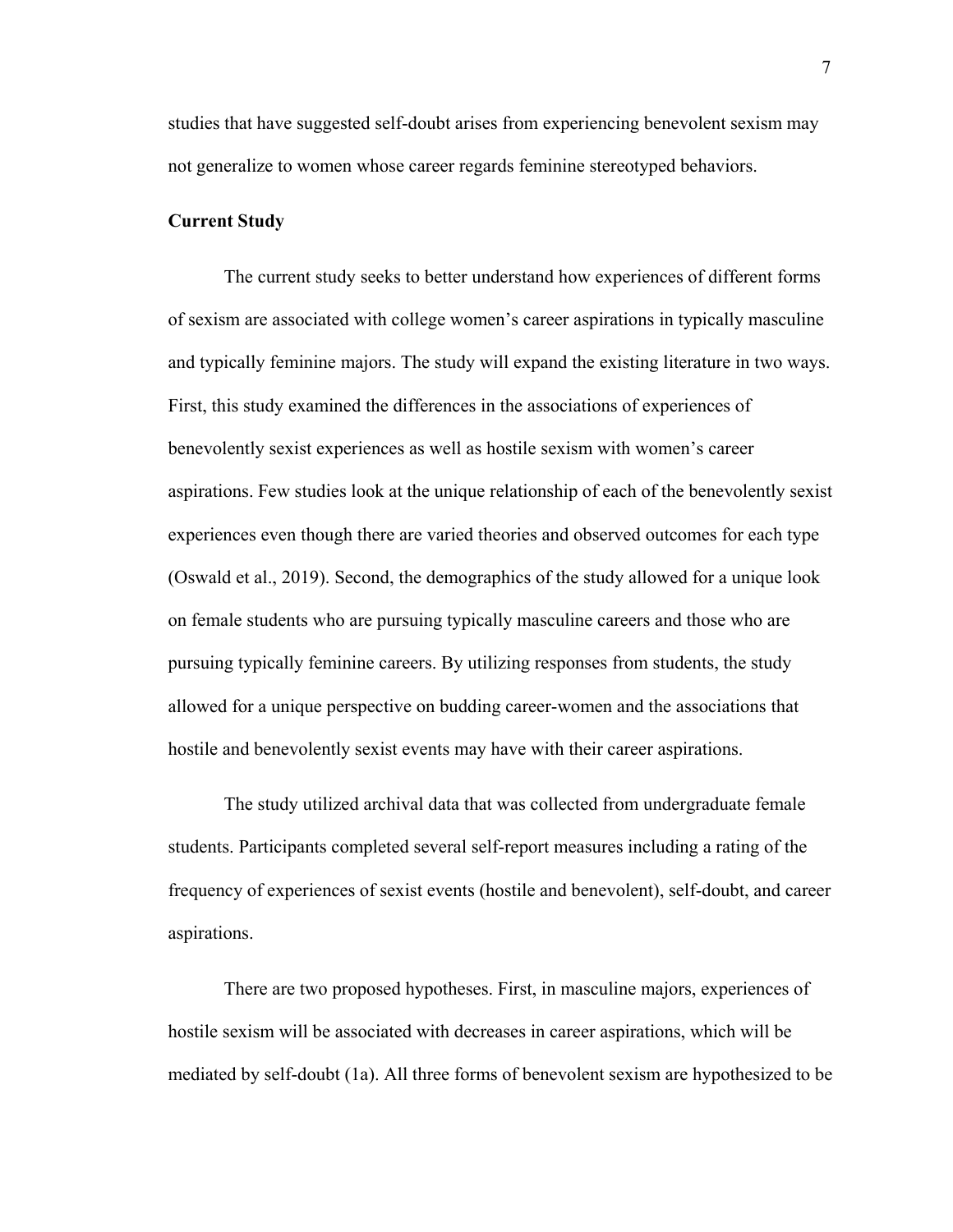associated with decreases in career aspirations in masculine majors (1b). Similarly, this relationship will be mediated by self-doubt.

In feminine majors, experiences of hostile sexism will be associated with decreases in career aspirations, which will be mediated by self-doubt (2a). Experiences of protective paternalism will be associated with decreases in career aspirations in feminine fields, which will be mediated by self-doubt (2b). However, complementary gender differentiation experiences will be positively associated with career aspirations in feminine fields. Complementary gender differentiation will be negatively associated with self-doubt in feminine fields; self-doubt will mediate this relationship between career aspirations and experiences of complementary gender differentiation (2c). No relationship is hypothesized between heterosexual intimacy and career aspirations given these events occur through the context of romantic relationships.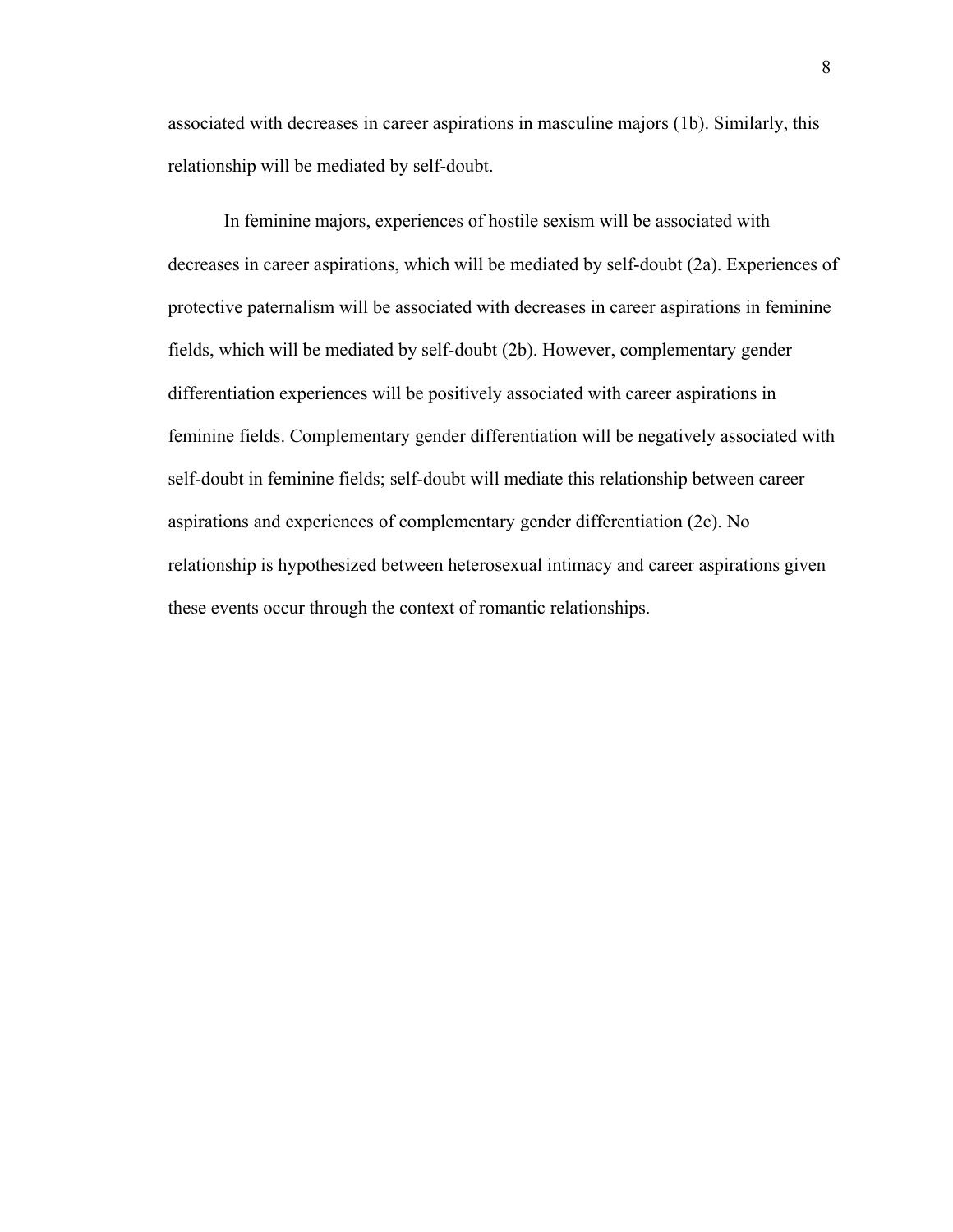### **Methods**

# **Participants**

Two hundred and fifty six U.S. women were recruited from Marquette University's psychology undergraduate student pool. 14 participants were excluded from analyses due to not reporting a major and 14 were excluded due to inability to categorize their major (e.g., communications, fine arts, theology) leaving 228 participants included in analysis. A *post hoc* power analysis was performed using G\*Power 3.1 (Faul et al., 2009). With effect size  $F^2$  set at 0.15,  $\alpha = 05$ , two-tailed, sample size for feminine careers set at 149, and 2 predictors (career aspirations and self-doubt), power (1 - β) was found to be 0.99 which is considered strong. With effect size  $F^2$  set at 0.15,  $\alpha = 0.5$ , two-tailed, sample size for masculine careers set at 79, and 2 predictors, power  $(1 - \beta)$  was found to be 0.87.

Among the women included in the study most identified as Caucasian/White (71.9%) followed by Latina (18.0%). The mean age of participants was  $18.79$  (*SD* = .95, *Mdn* = 19) and ranged from 18-23 years. Participants' year in school ranged from first year (Freshman) to fourth year (Senior); most participants indicated they were in their first year (70.6%). See Table 1 for additional participant demographics including percentages of masculine and feminine majors.

# **Table 1**

*Participant Demographics* 

|             |          | Overall Sample Masculine Majors Feminine Majors |  |
|-------------|----------|-------------------------------------------------|--|
| $(n = 228)$ | $(n=79)$ | $(n=149)$                                       |  |
|             |          |                                                 |  |

Race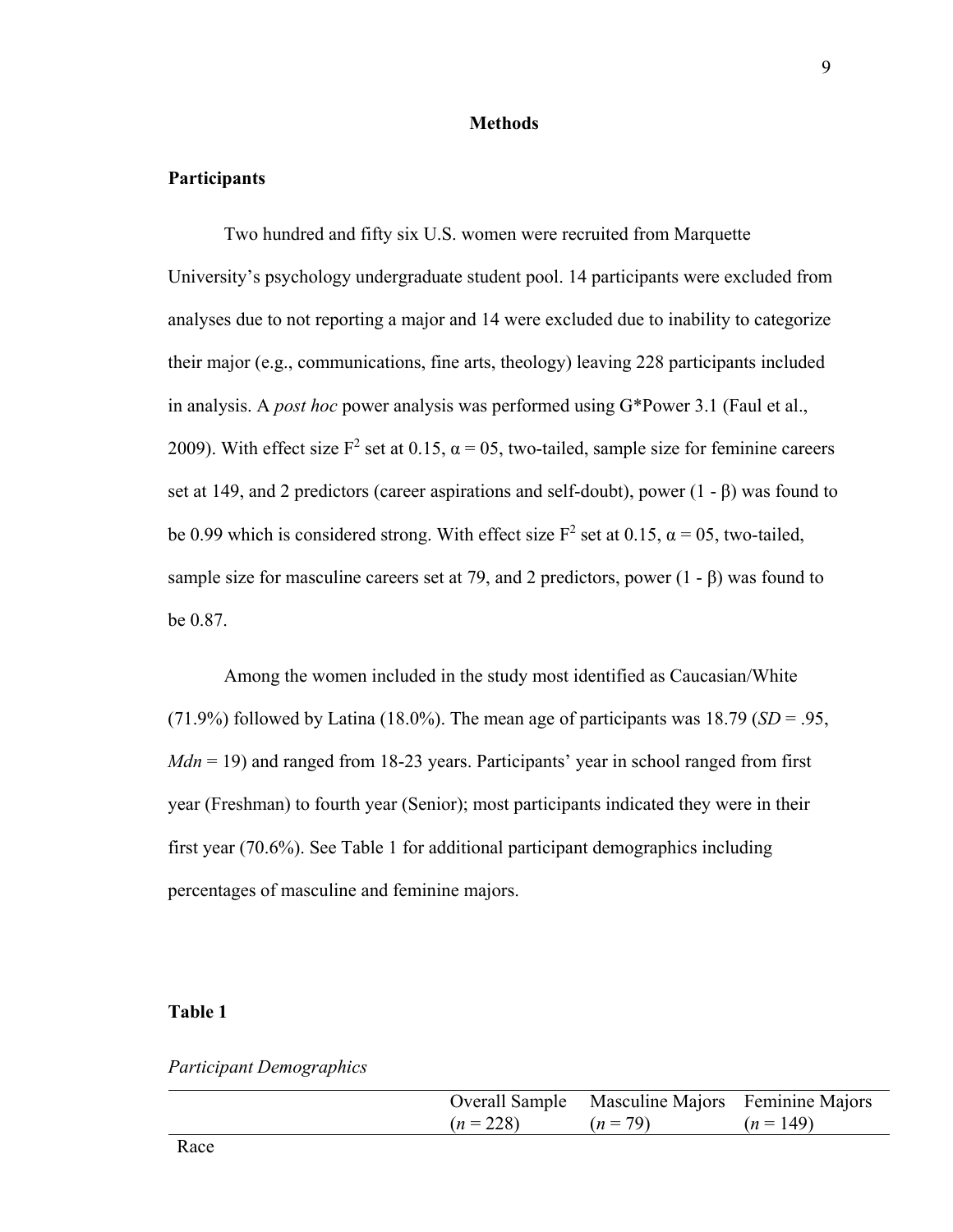| White                     | 164 (71.9%) | 46 (58.2%)   | 118 (79.2%)   |
|---------------------------|-------------|--------------|---------------|
| Latina                    | 41 (18%)    | 17(21.5%)    | 24 (16.1%)    |
| Asian American            | 29 (12.7%)  | $11(13.9\%)$ | 18 (12.1%)    |
| African American          | $10(4.4\%)$ | $7(8.9\%)$   | 3(2%)         |
| Bi-racial                 | $8(3.5\%)$  | $3(3.8\%)$   | $5(3.4\%)$    |
| "Citizen from country"    | $6(2.6\%)$  | $5(6.3\%)$   | 1(.7%)        |
| Native American           | $3(1.3\%)$  | $2(2.5\%)$   | 1(.7%)        |
| Arab American             | $1(.4\%)$   | $0(0\%)$     | 1(.7%)        |
| Other                     | $1(.4\%)$   | $1(1.3\%)$   | $0(0\%)$      |
| Age                       | 18.76 (.94) | 18.68(.95)   | 18.71 (.93)   |
| Year in College           |             |              |               |
| First Year (Freshman)     | 161 (70.6%) | 57 (72.2%)   | $104(69.8\%)$ |
| Second Year (Sophomore)   | 45 (19.7%)  | $12(15.2\%)$ | 33 (22.1%)    |
| Third Year (Junior)       | $17(7.5\%)$ | $8(12.1\%)$  | 9(6%)         |
| Fourth Year (Senior)      | $5(2.2\%)$  | $2(2.5\%)$   | 3(2%)         |
| <b>Sexual Orientation</b> |             |              |               |
| Heterosexual              | 212 (93.4%) | 74 (93.7%)   | 138 (92.6%)   |
| Homosexual                | $1(.4\%)$   | $2(2.5\%)$   | 1(.7%)        |
| <b>Bisexual</b>           | $8(3.5\%)$  | $1(1.3\%)$   | 6(4%)         |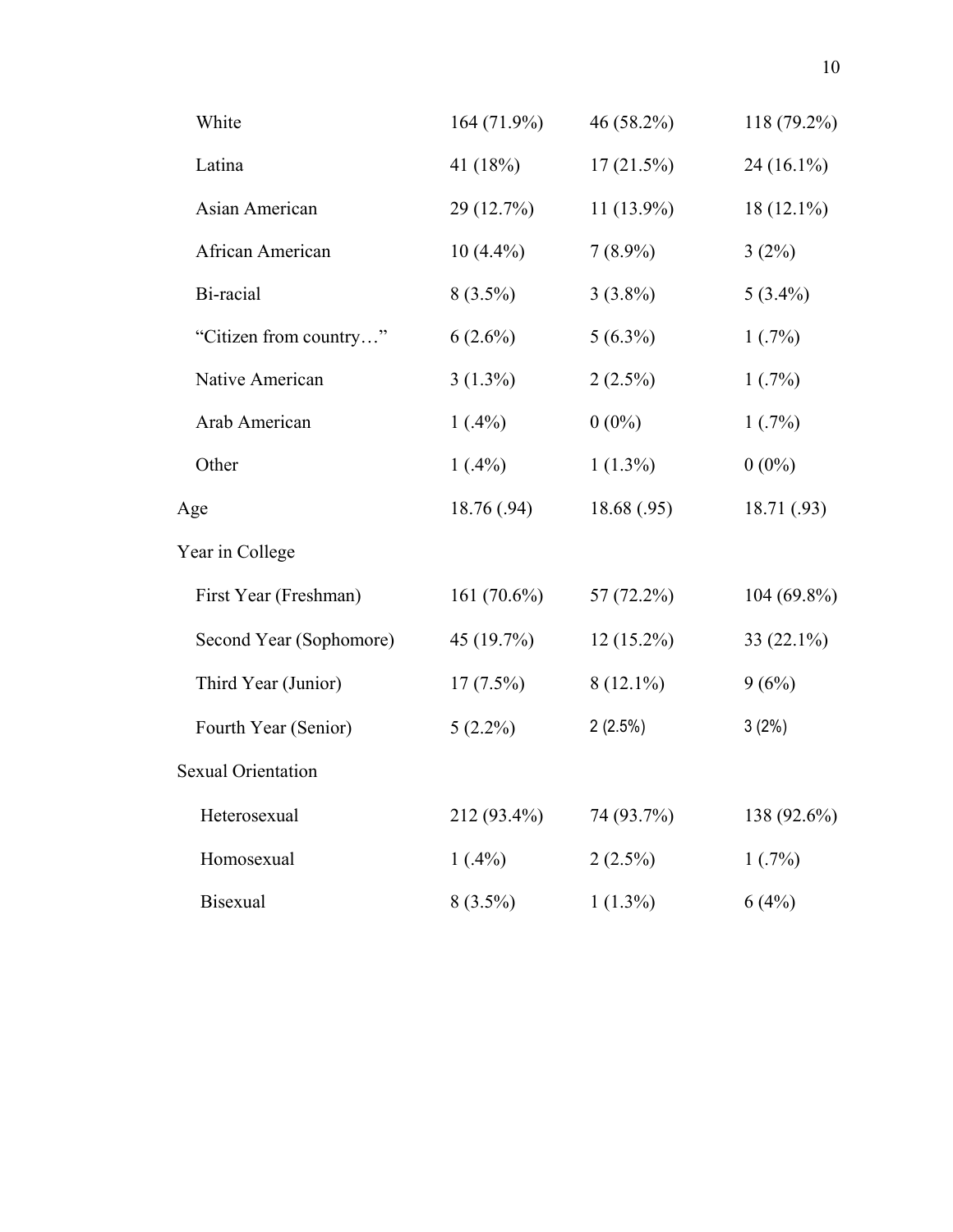| Other                | $1(.4\%)$  | $1(1.3\%)$ | $0(0\%)$ |
|----------------------|------------|------------|----------|
| Prefer not to answer | $5(2.2\%)$ | $2(2.5\%)$ | $3(2\%)$ |

*Note.* Participants were able to pick multiple race identities which allowed for the percentage to exceed 100%. One participant did not report their sexual orientation.

#### **Feminine and Masculine Career Fields**

Participants indicated what their current major in school was. Participants' majors were coded as masculine or feminine. Feminine fields were determined to be careers which are stereotypically associated with women. This included majors which are considered social and behavioral sciences (e.g., psychology) and/or non-STEM careers (e.g., nursing, elementary education). Social and behavioral science and non-STEM careers were obtained via the National Science Foundation (NSF; National Science Foundation, 2014, Table 3-2).

Masculine fields included career fields which are stereotypically associated with men. This included majors that are considered STEM or have previously been shown to be associated with masculine stereotypes. STEM careers (e.g., biology, computer engineering, physics) were obtained via the NSF (National Science Foundation, 2014, Table 3-2). Although classified as social and behavioral sciences by the NSF, criminology and political science were coded as masculine given their associations with masculine stereotypes (Liben et al., 2002; Beyer, 1999). Similarly, history and advertising were also coded as masculine given their associations with masculine stereotypes (Beyer, 1999; Beutel et al., 2019).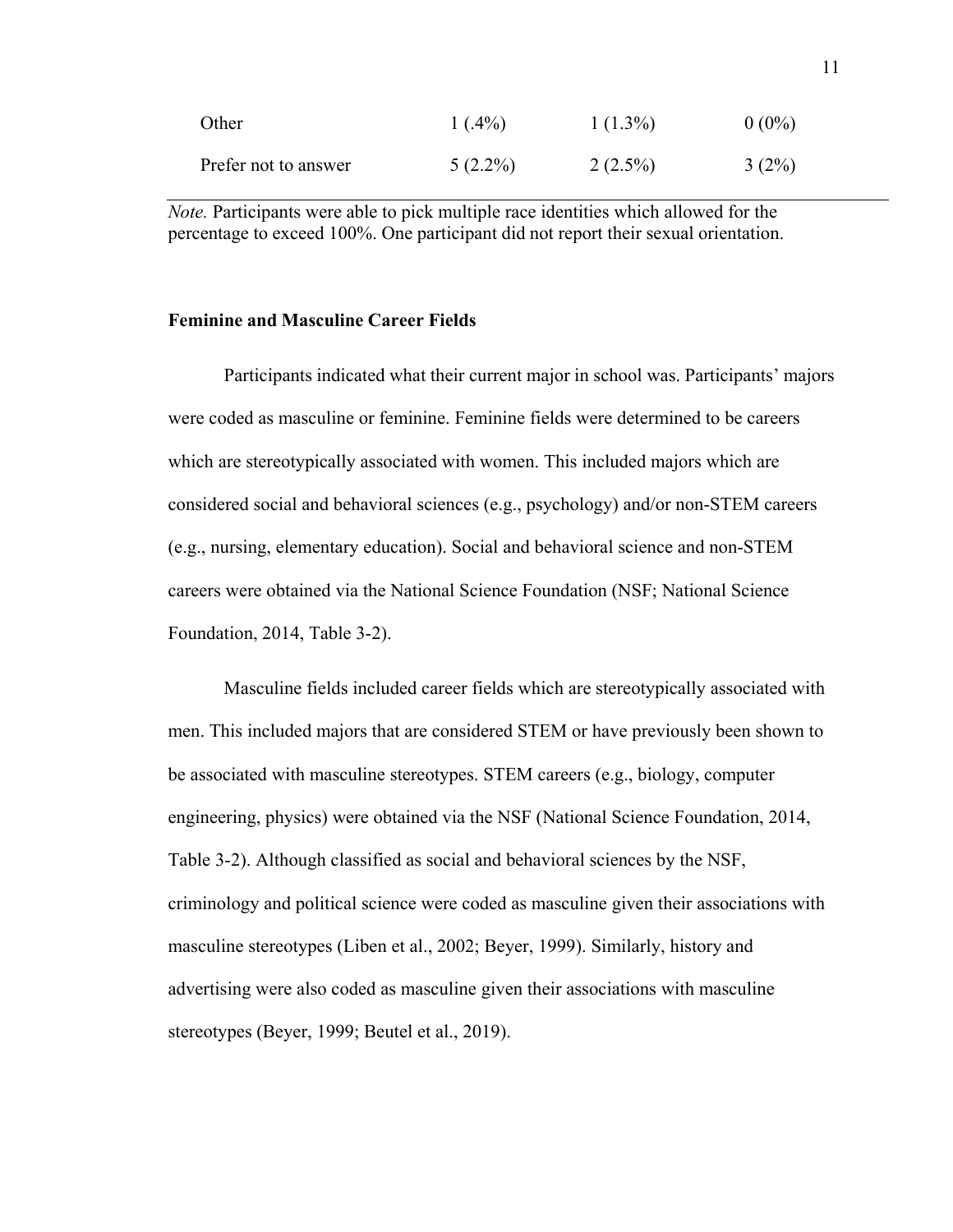In the instance of participants listing double majors, those which indicated at least one masculine major were coded as masculine (e.g., biology and psychology). However, participants who reported double majors in education and a masculine field (e.g., education and physics) were coded as feminine given their primary majors as being feminine. Therefore,  $65.4\%$  ( $n = 149$ ) of majors reported fell into the feminine category and 34.6%  $(n = 79)$  fell into the masculine category.

#### **Experiences of Benevolent Sexism Scale**

The Experiences of Benevolent Sexism Scale (EBSS; Oswald et al., 2019) was used to assess women's experiences of benevolent sexism in the last year. Participants responded to 25 items on a scale of 1 (*the event never happened*) to 6 (*the event happened almost all of [>70%] of the time*). Higher scores correspond to a higher frequency of experiencing benevolent sexism across three domains including Complementary Gender Differentiation (7 items), Protective Paternalism (8 items), and Heterosexual Intimacy (10 items). The EBSS demonstrated good reliability in the current study ( $\alpha$  = .91) and subscale reliabilities were also good (Complementary Gender Differentiation  $\alpha = .81$ , Protective Paternalism  $\alpha = .83$ , Heterosexual Intimacy  $\alpha = .82$ ).

#### **Schedule of Sexist Events**

The Schedule of Sexist Events (SSE; Matteson & Moradi, 2005) was used to assess women's experiences of hostile sexism in the last year; total scores were used. Participants responded to 19 items on a scale of 1 (*the event never happened*) to 6 (*the event happened almost all of [>70%] of the time*). The SSE demonstrated good reliability in the current study ( $\alpha$  = .92).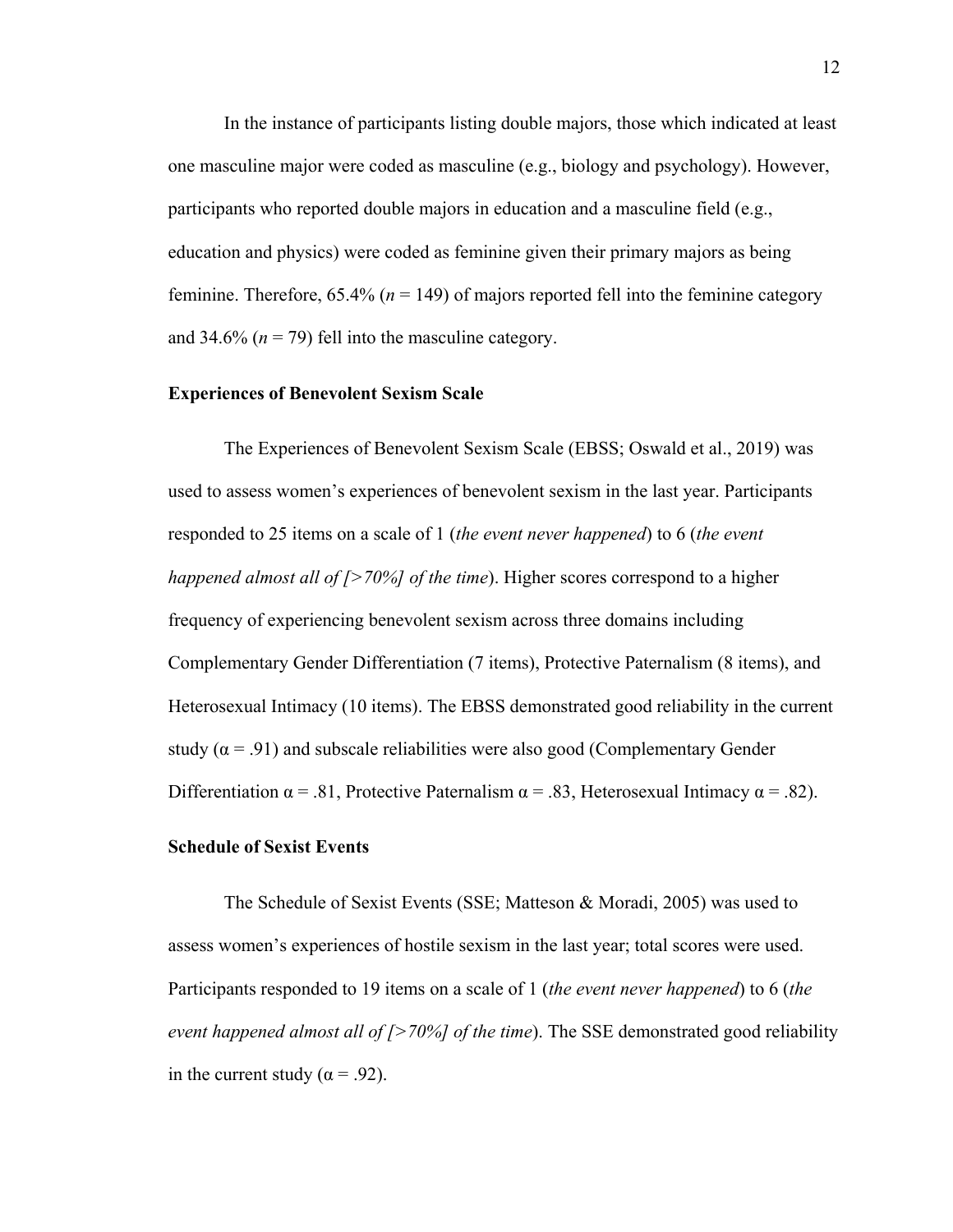#### **Career Aspiration Scale**

The Career Aspiration Scale (CAS; Gray & O'Brien, 2007) was used to assess the participant's career related aspirations including aspirations in leadership, education, and achievement; total scores were used. Participants responded to 24 items on a scale of 0 (n*ot at all true of me*) to 4 (*very true of me*). The CAS demonstrated good reliability in the current study ( $\alpha$  = .92).

### **Self-Doubt**

Self-doubt items from the Subjective Overachievement Scale (Oleson et al., 2000) were used to assess the participants' own sense of their competence. Participants responded to 8 items on a scale of 1 (*disagree very much*) to 6 (*agree very much*). The self-doubt scale demonstrated good reliability in the current study ( $\alpha = .85$ ).

### **Procedure**

Participants were undergraduate students recruited from a private Catholic University in the American Midwest. Participants were told the present study was about social attitudes and behaviors as they relate to the self and completed all measures in a private testing room on a computer. The EBSS and SSE were presented first, counterbalancing which appeared first, then all other measures were presented randomly. Upon completion participants were thanked for their time, debriefed, and provided course credit for participation.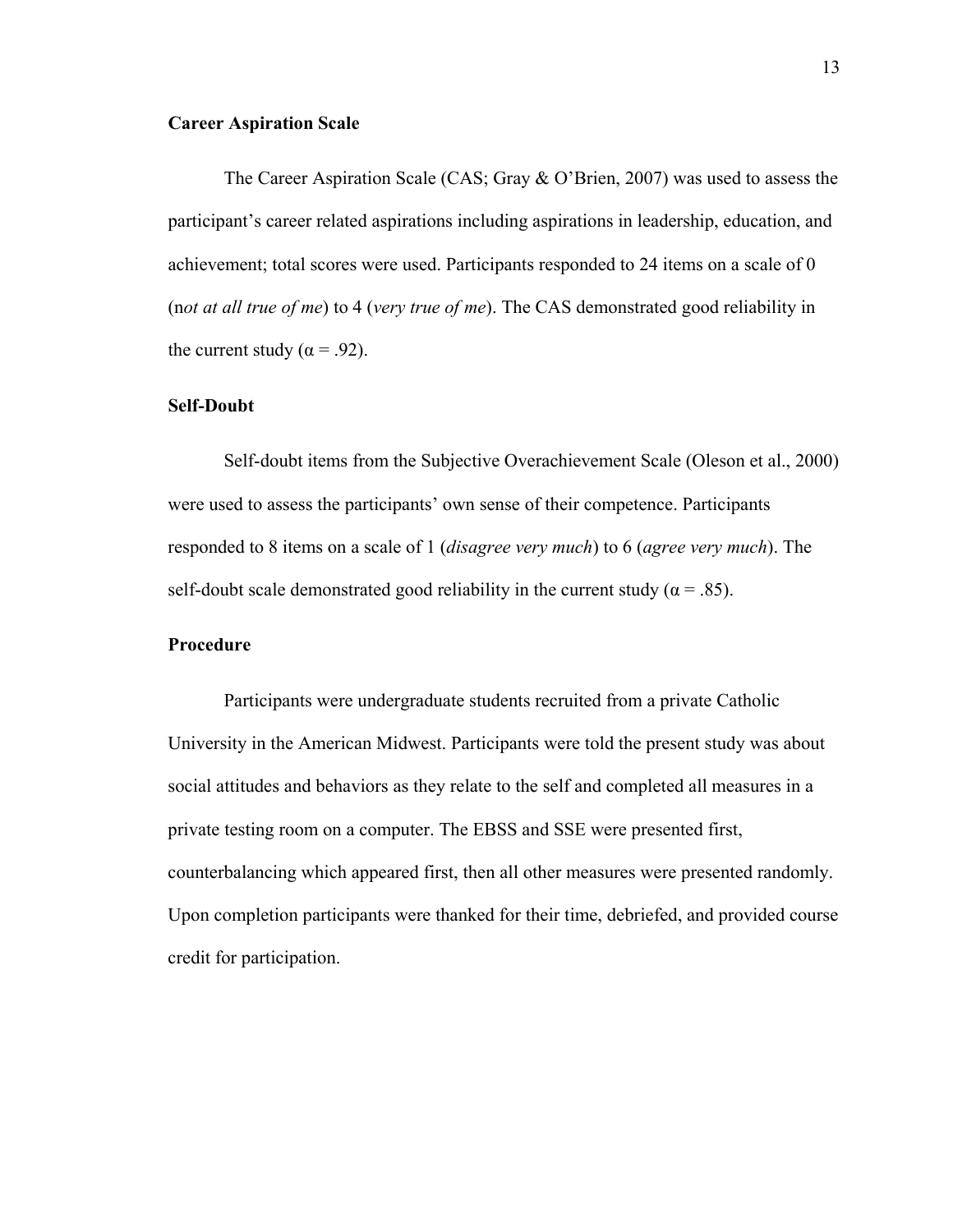# **Results**

### **Correlation Analyses**

All statistical analyses were conducted using SPSS version 28 (IBM, 2021). For masculine majors, all lifetime sexist experiences were correlated positively  $(p < .001)$ , ranging from  $r = .40$  to  $r = .71$  (see Table 2). For feminine majors, all measures of lifetime sexist experiences were also positively correlated ( $p < .001$ ), ranging from  $r =$ .39 to  $r = .71$  (see Table 2).

# **Table 2**

*Correlations of Lifetime Sexist Experiences, Career Aspirations, and Self-Doubt* 

| Masculine Majors      |                  |      |              |                |                |                |        |
|-----------------------|------------------|------|--------------|----------------|----------------|----------------|--------|
|                       | $\boldsymbol{M}$ | SD   | $\mathbf{1}$ | $\overline{2}$ | $\overline{3}$ | $\overline{4}$ | 5      |
| 1. Hostile Sexism     | 2.37             | .89  |              |                |                |                |        |
| 2. PP                 | 3.47             | 1.27 | $.66**$      |                |                |                |        |
| $3.$ CGD              | 3.27             | 1.29 | $.60**$      | $.71**$        |                |                |        |
| 4. HI                 | 2.96             | 1.12 | $.40**$      | $.58**$        | $.50**$        |                |        |
| 5. Career Aspirations | 3.25             | .52  | .21          | .03            | .13            | .04            |        |
| 6. Self-Doubt         | 3.75             | .87  | .18          | $.35**$        | .21            | .003           | $-.22$ |
| Feminine Majors       |                  |      |              |                |                |                |        |
|                       | $\cal M$         | SD   | $\mathbf{1}$ | $\overline{2}$ | $\overline{3}$ | $\overline{4}$ | 5      |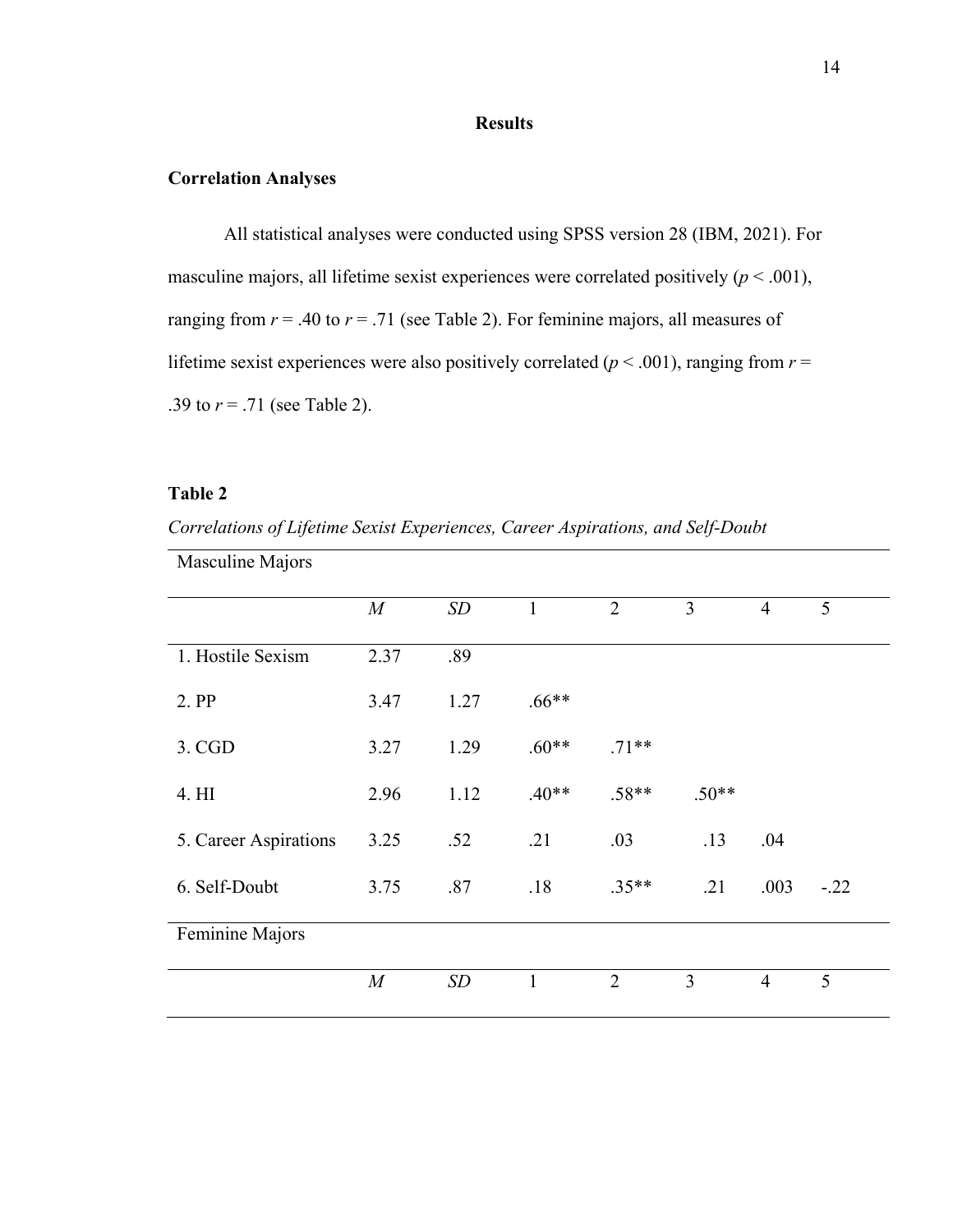| 1. Hostile Sexism     | 2.21 | .70  |         |         |         |         |          |
|-----------------------|------|------|---------|---------|---------|---------|----------|
| 2. PP                 | 2.94 | 1.02 | $.65**$ |         |         |         |          |
| $3.$ CGD              | 2.85 | 1.05 | $.50**$ | $.71**$ |         |         |          |
| 4. HI                 | 2.64 | 1.01 | $.39**$ | $.54**$ | $.53**$ |         |          |
| 5. Career Aspirations | 3.10 | .58  | .05     | .01     | .31     | $.24**$ |          |
| 6. Self-Doubt         | 3.67 | .91  | $.21*$  | $.25**$ | .15     | $-.04$  | $-.30**$ |

*Note.* PP = protective paternalism;  $CGD =$  complementary gender differentiation;  $HI =$ heterosexual intimacy.  $*$  indicates  $p < .05$ .  $**$  indicates  $p < .01$ .

Prior to conducting regression analyses, correlations between the type of sexist experience (independent variable) and career aspirations (dependent variable) were conducted to determine if regression analyses were necessary. In masculine majors no significant correlations were observed between career aspirations and any type of sexist experience (see Table 1). Given no correlations were observed between any type of sexist experience and career aspirations, no mediation analyses were performed and hypotheses 1a and 1b were rejected. In feminine majors only experiences of heterosexual intimacy were positively associated with career aspirations,  $r = .24$ ,  $p < .01$  (see Table 1). Given this, an additional correlation analysis was conducted to assess if a relationship could be observed between experiences of heterosexual intimacy and self-doubt; no relationship was observed,  $r = -0.04$ ,  $p = 0.66$ , denying the presence of a mediation relationship. Thus, hypotheses 2a, 2b, and 2c were rejected. A correlation analysis was also conducted to examine if any association was present between self-doubt and career aspirations. In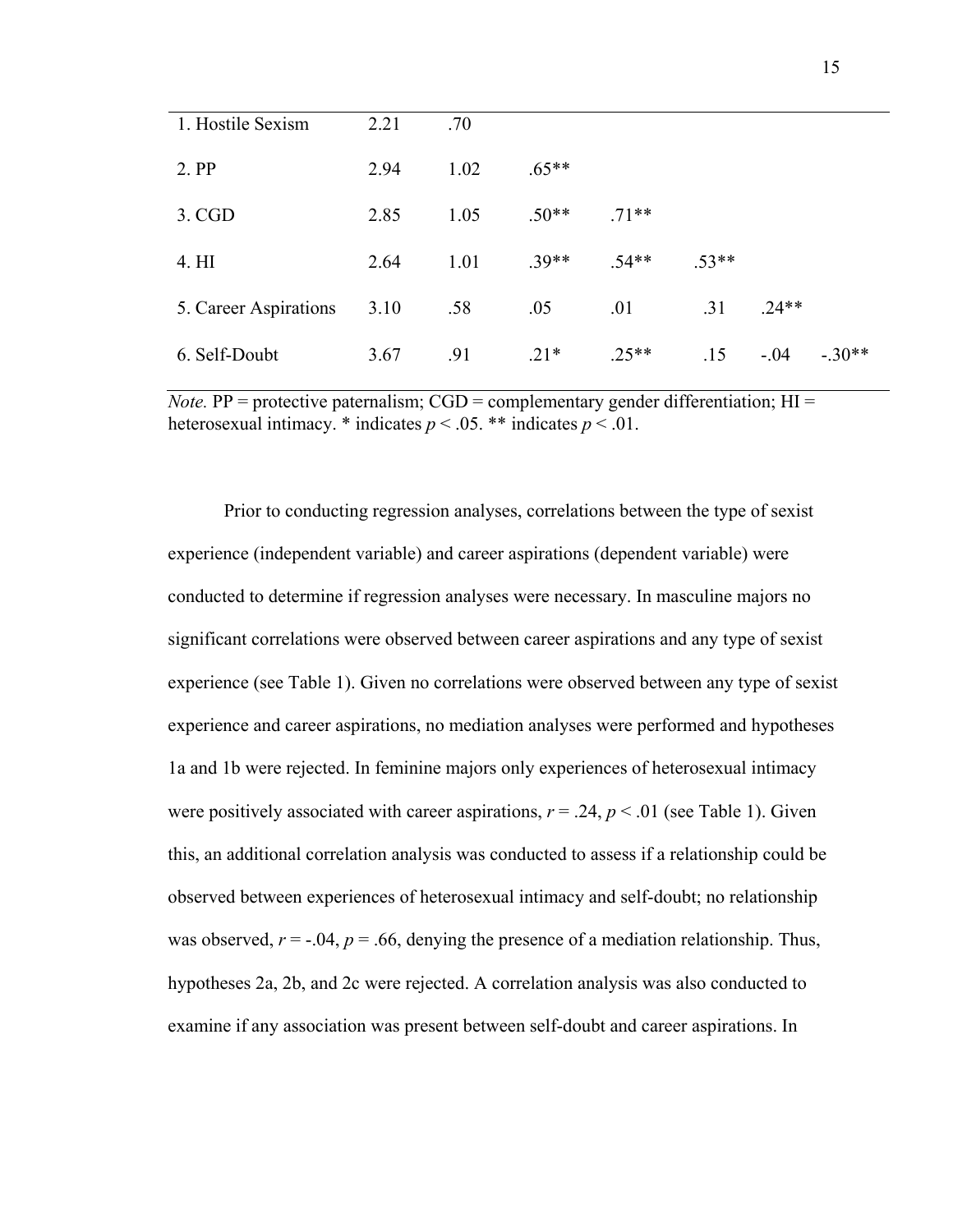masculine fields a small to medium effect was observed,  $r = -0.22$ ,  $p = 0.06$ . A medium negative association,  $r = -.30$ ,  $p < .001$ , was observed between self-doubt and career aspirations in feminine fields.

### **Supplemental Regression Analyses**

Given the consistent lack of correlation between the independent variable (type of sexist experience) and dependent variable (career aspiration) necessary for mediation analyses (Baron & Kenny, 1986), we did not have evidence to pursue mediation analyses. Instead, alternative regression analyses were conducted to explore the relationship between sexist experiences, career aspirations, self-doubt, and major type. Instead of utilizing several separate linear regression models as mediation analyses do, four multiple linear regression models were conducted to assess how each type of sexist experience predicts career aspirations and self-doubt in masculine and feminine majors. Similar to above, analyses were split between masculine and feminine majors.

In masculine majors, two multiple linear regressions were conducted. First, a multiple linear regression was conducted to predict self-doubt based on women's experiences of hostile sexism, protective paternalism, complementary gender differentiation, and heterosexual intimacy. A significant regression equation was found,  $F(4, 73) = 4.13$ ,  $p < .05$ , with an  $R^2$  of .18. Self-doubt was negatively associated with experiences of heterosexual intimacy,  $\beta = -0.23$ ,  $p < 0.05$ , and positively associated with experiences of protective paternalism,  $\beta = .39$ ,  $p < .05$ . Experiences of complementary gender differentiation,  $\beta = -0.001$ ,  $p = 0.99$ , and hostile sexism,  $\beta = -0.07$ ,  $p = 0.61$ , were not significant predictors. Then, a second multiple linear regression model was conducted to predict career aspirations based on women's experiences of hostile sexism, protective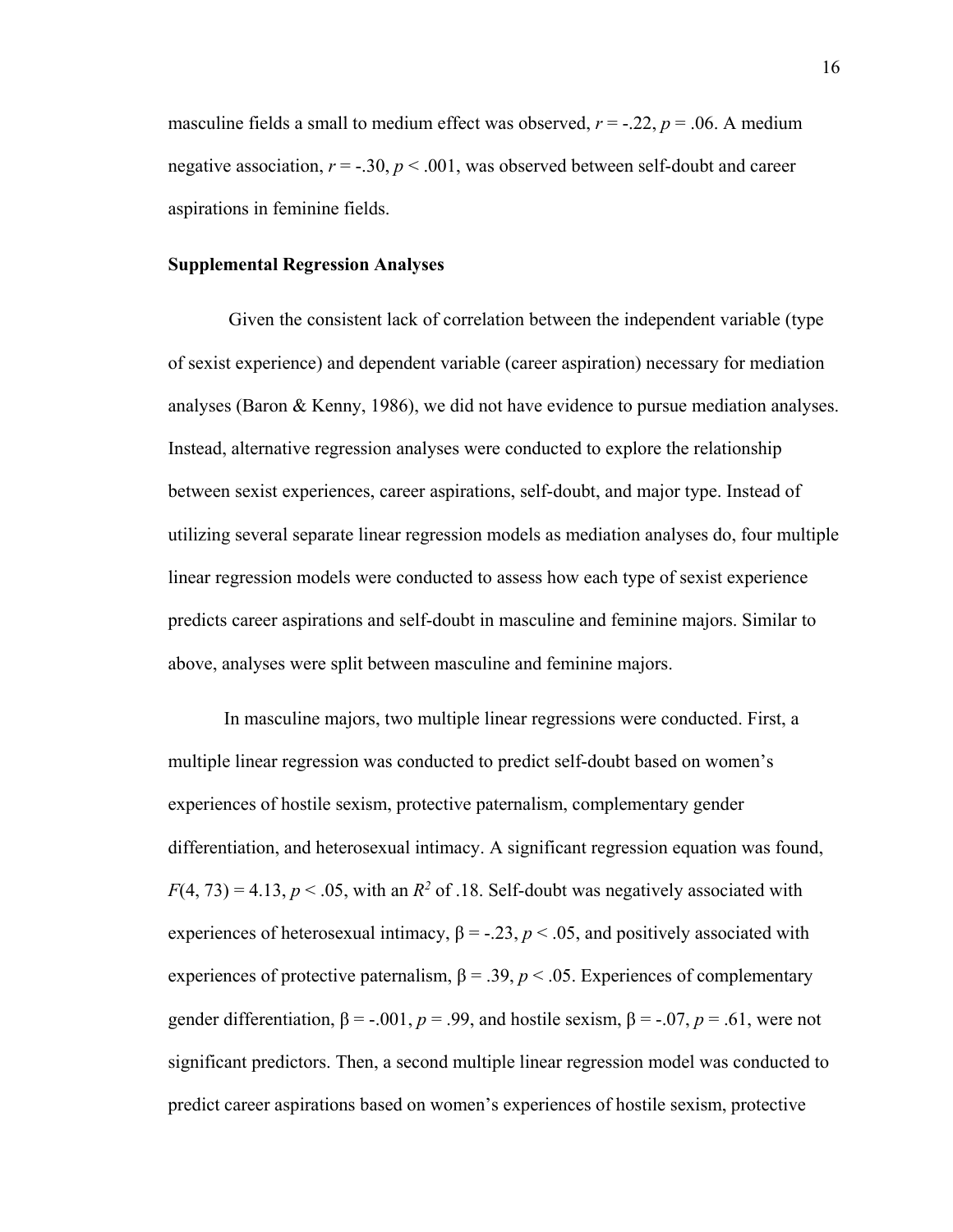paternalism, complementary gender differentiation, and heterosexual intimacy. The regression equation was not significant  $F(4, 74) = 1.79$ ,  $p = .14$ , with an  $R^2$  of .09.

The same analyses were then conducted for feminine majors. Similar to in masculine fields, when a multiple linear regression was conducted to predict self-doubt based on women's experiences of sexism, a significant regression equation was found  $F(4, 144) = 4.29, p < .05$ , with an  $R^2$  of .11. Self-doubt was negatively associated with experiences of heterosexual intimacy,  $\beta = -0.22$ ,  $p < 0.05$ , and positively associated with experiences of protective paternalism,  $\beta = .27$ ,  $p < .05$ . Experiences of complementary gender differentiation,  $\beta = .02$ ,  $p = .88$ , and hostile sexism,  $\beta = .12$ ,  $p = .38$ , were not significant predictors. The multiple linear regression predicting career aspirations based on women's experiences of sexism was also significant,  $F(4, 144) = 3.39$ ,  $p < .05$ , with an  $R^2$  of .09. The only significant predictor was heterosexual intimacy,  $\beta = .19$ ,  $p < .01$ , which was positively associated with career aspirations. Protective paternalism,  $\beta = -15$ ,  $p = .05$ , complementary gender differentiation,  $\beta = .03$ ,  $p = .60$ , and hostile sexism experiences,  $\beta = .06$ ,  $p = .51$ , were not significant predictors of career aspirations.

Finally, a binary logistic regression was conducted to analyze if experiences of different types of sexism predicted women's major (masculine coded as 0 and feminine coded as 1). The predictor variables included experiences of hostile sexism, protective paternalism, complementary gender differentiation, and heterosexual intimacy. The logistic regression model predicting major was significant,  $\chi^2(4) = 12.59, p < .05, -2LL =$ 281.65, Cox & Snell  $R^2 = 0.05$ , Nagelkerke  $R^2 = 0.07$ , percentage correctly classified 67.1%. Among the variables in the model, experiences of protective paternalism were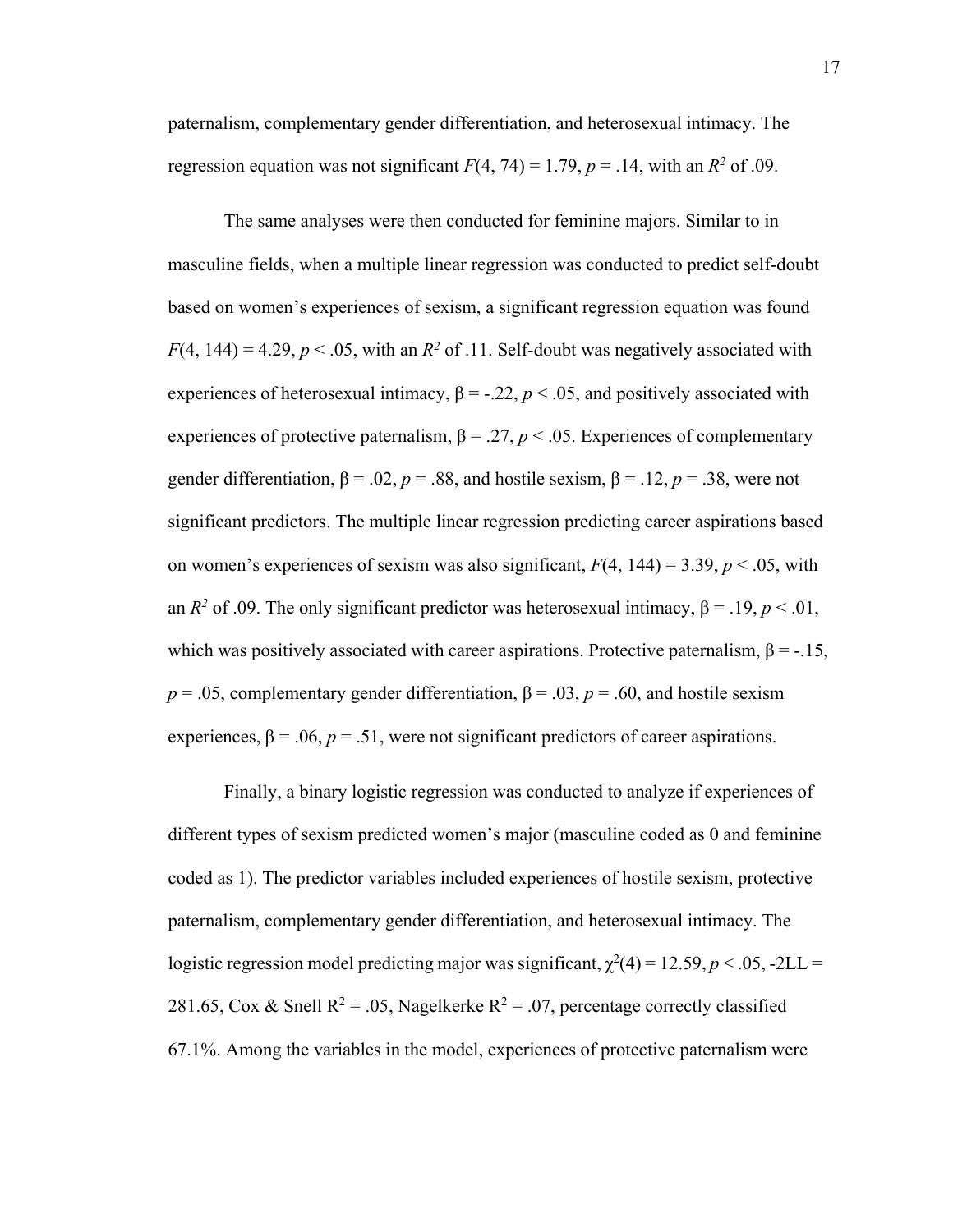significantly associated with lower odds of being in a feminine major,  $B = -0.45$ ,  $p < 0.05$ . No other predictors were significant (see Table 3).

# **Table 3**

*Logistic Regression Predicting Feminine (coded as 1) or Masculine (coded as 0) Major* 

|                | B      | S.E.         | Wald | $\boldsymbol{D}$ | <b>Odds Ratio</b><br>$\left( \text{Exp}(B) \right)$ |
|----------------|--------|--------------|------|------------------|-----------------------------------------------------|
| Hostile Sexism | .26    | .24          | 1.15 | .28              | 1.30                                                |
| PP             | $-.45$ | .21          | 4.57 | .03              | .64                                                 |
| CGD            | $-.07$ | $.18 \t .17$ |      | .68              | .93                                                 |
| H              | $-.06$ | .17          | .12  | .73              | .94                                                 |

*Note.*  $PP =$  protective paternalism;  $CGD =$  complementary gender differentiation;  $HI =$ heterosexual intimacy.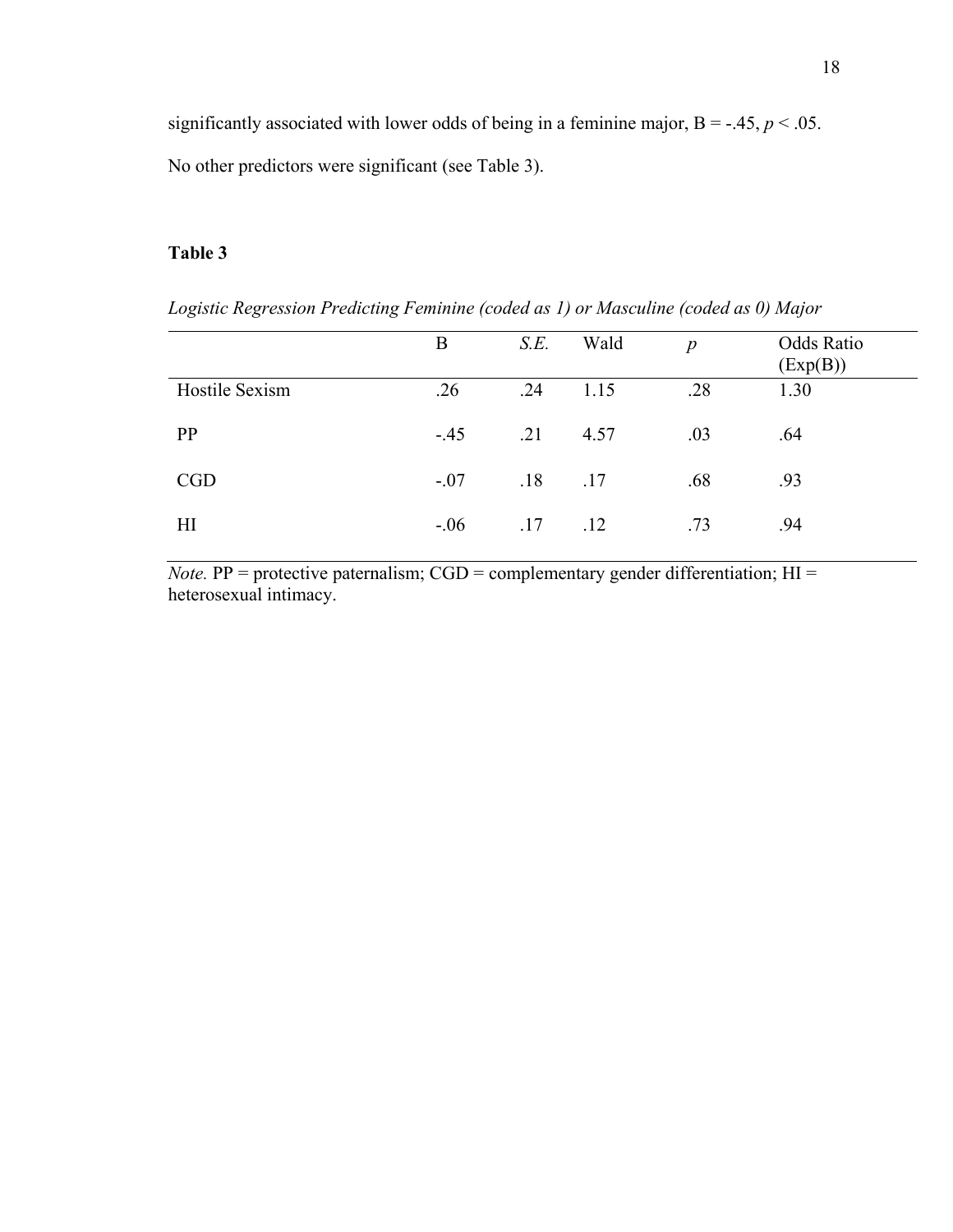#### **Discussion**

It was hypothesized that the associations of experiences of hostile sexism and benevolent sexism with self-doubt and career aspirations would vary by stereotyped environment. Consistent with previous literature, experiences of hostile sexism, protective paternalism, complementary gender differentiation, and heterosexual intimacy were all meaningfully associated with one another. These associations have previously been observed in college-aged women and an older national sample (Oswald et al., 2019). Unsurprisingly, experiences of protective paternalism were consistently associated with greater self-doubt in women across majors. These results add to the literature base that documents self-doubt increases following paternalistic comments when in a masculine domain (Dardenne et al., 2007). Contrary to our hypotheses, the frequencies of sexist experiences were generally not associated with career aspiration in masculine and feminine majors. Only heterosexual intimacy experiences were found to increase career aspirations in feminine majors. Interestingly, experiences of heterosexual intimacy were found to decrease women's self-doubt in women regardless of their major. These findings are inconsistent with recent literature which has shown no association between heterosexual intimacy and self-doubt in college-age women (Oswald et al., 2019).

The negative association between experiences of heterosexual intimacy and selfdoubt observed in this sample may be related to boosters in self-esteem. Increased selfesteem has previously been observed in women in positive romantic relationships (e.g., Murray et al., 2001). This may be related to positive affirmations women receive from their partners in which they internalize to their self-concept. For example, Marigold et al. (2007) found that affirmations women received from their romantic partner led to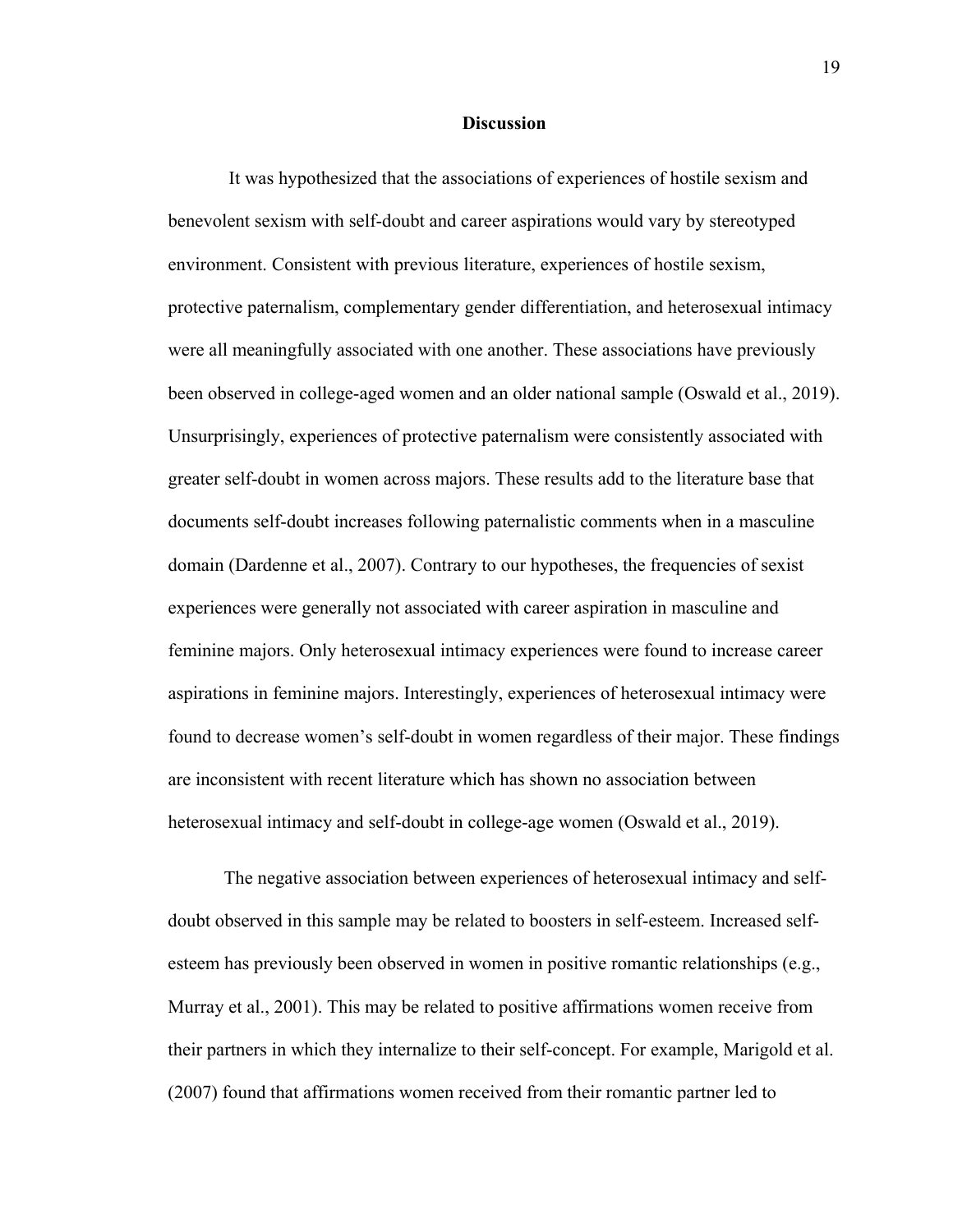increased self-esteem, particularly in women who have low self-esteem. Although the experiences of heterosexual intimacy included in the Experiences of Benevolent Sexism Scale (Oswald et al., 2019) do not include affirmations exclusively, the items which include gender-congruent affirming behaviors (e.g., "how often has your romantic partner praised your ability to take care of their emotional needs?") may have led to the observed reductions in self-doubt in this study. However, it should be noted, items on the Experiences of Benevolent Sexism Scale are based in traditional gender roles in which not all women prescribe to or find affirmation from.

Further, the positive association observed between experiences of heterosexual intimacy and career aspirations in feminine majors may be understood through romantic affirmations as well. Similar as described about benevolent sexism broadly, heterosexual intimacy acts as praise for acting in gender stereotyped ways associated within romantic relationships. This praise may act as a boost in women's career aspirations for feminine careers should it act as an aid in her gendered expectations in a romantic relationship. For example, career aspirations may be higher if a specific feminine career can help maintain a woman's gender roles of satisfying the emotional needs of her partner.

Considering gender roles in heterosexual relationships, specifically motherhood, can also aid in understanding the positive association observed between experiences of heterosexual intimacy and career aspirations in feminine majors. Several papers have discussed how the stereotypes associated with motherhood can lead women to be pushed out of STEM majors/careers and into more female-dominated majors/careers (e.g., Gisler et al., 2018; Morgan et al., 2013). This push into feminine majors is particularly strong for women who conform to feminine norms such as caring for children and being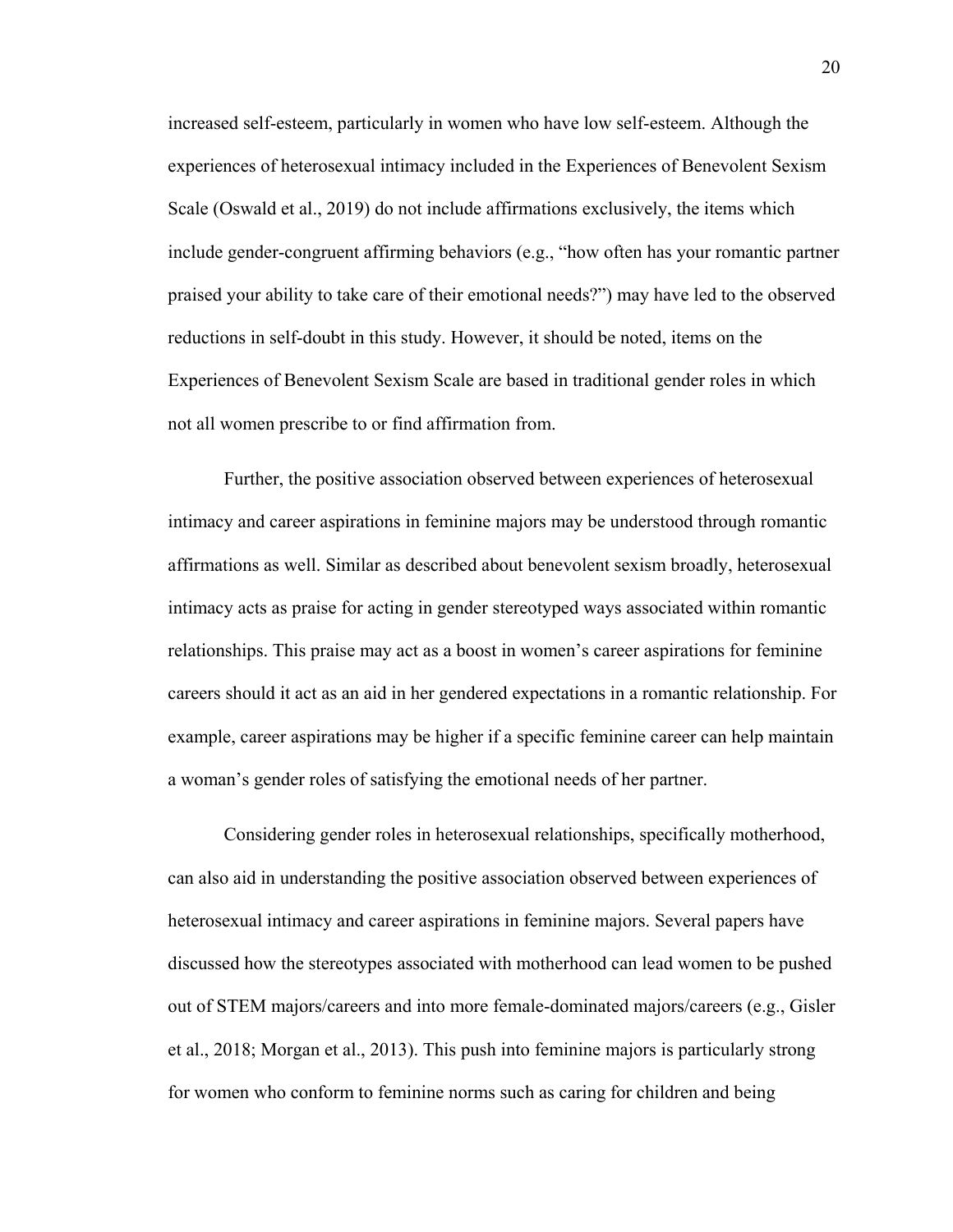relationship oriented (Beutel et al., 2018). The push into feminine majors may be in part due to reduced perceived career barriers in feminine majors as opposed to masculine majors (Gnilka & Novakovic, 2017). Some of the perceived barriers women face in masculine majors discussed in the literature include sexist discrimination and a sexist environment (e.g., Smith & Gayles, 2018). In the present study, experiences of protective paternalism predicted in the likelihood for women to be in masculine majors, which suggests these barriers are present in college women. For women in feminine majors, fewer perceived barriers may lead them to more readily be able to hold high career aspirations as observed in this study.

In this sample, self-doubt was only weakly correlated with career aspirations. Previous literature has demonstrated a relationship between women's self-concept (e.g., self-doubt, self-esteem, self-efficacy) and career intentions (Deemer et al., 2014). Further, both stereotype-activation and sexist experiences have consistently been associated with career aspirations within the literature. This association has been shown in college students (Kuchynka et a., 2018; Rudman & Phelan, 2010) and in adolescent students (Mendez & Crawford, 2002; Schuster & Martiny, 2017). Given this, it is likely the lack of associations observed with career aspiration are a function of the high career aspirations of women in college. The present study demonstrated college-aged women have extremely high career aspirations regardless of major choice. The university where this study occurred is also considered a selective institution which may have resulted in the high career aspirations observed. Therefore, it is possible a ceiling effect led to null associations with the Career Aspiration Scale (Gray & O'Brien, 2007) in this study.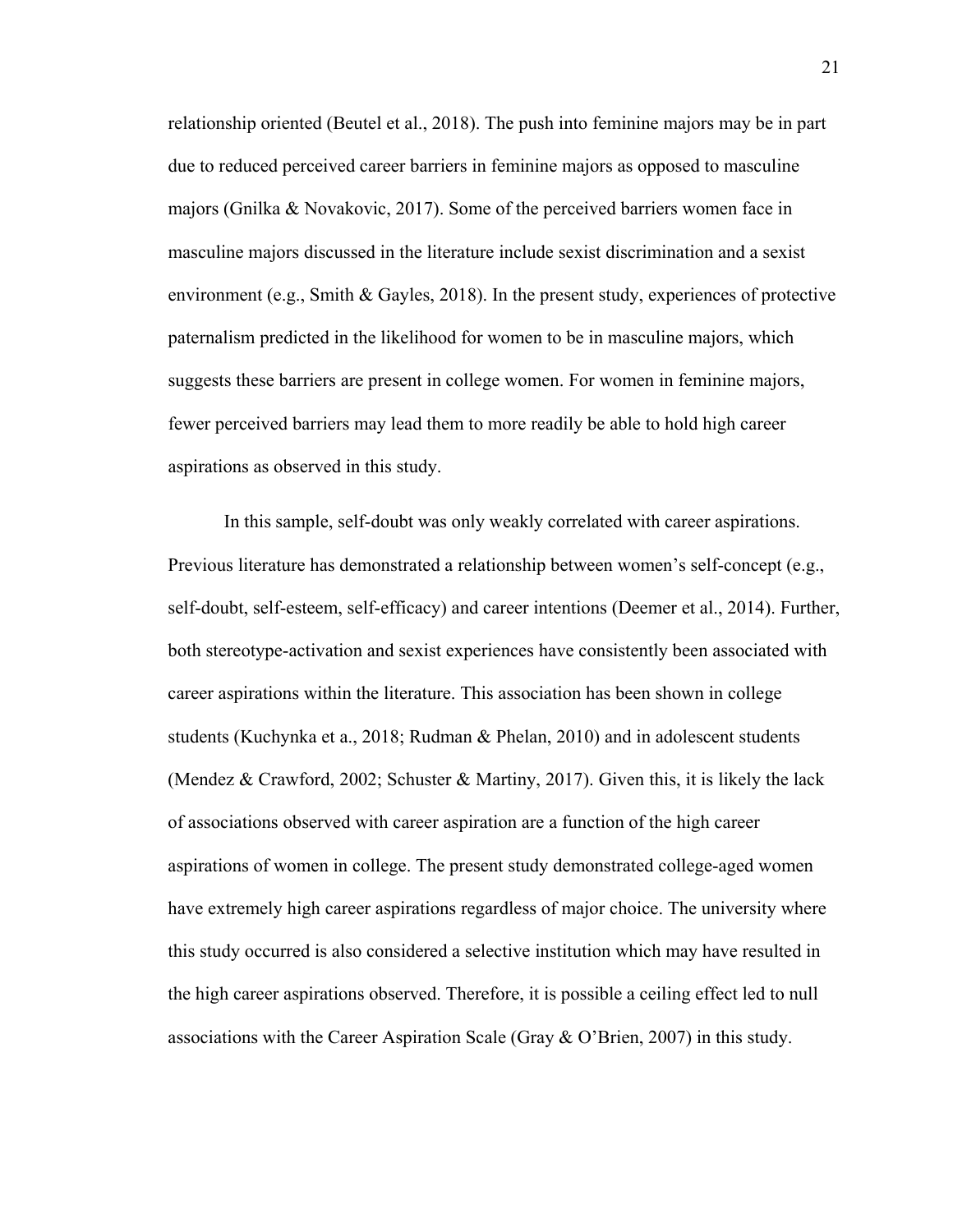#### **Limitations and Future Directions**

Although this is one of the first studies to look at all three forms of benevolent sexism as they relate to college women's self-doubt and career aspirations across masculine and feminine majors, several limitations need to be taken into consideration. First, it was not possible to determine causality due to the correlational design of the study. Future studies should utilize an experimental design where women experience the forms of sexism in a controlled setting and are then asked about their career aspirations. Several studies have successfully utilized paradigms in a career context including Dardenne et al. (2007) where they were able to manipulate sexist experiences, including protective paternalistic behaviors. Their manipulation allowed for the evaluation of the causal effect of different sexist experiences on self-doubt.

Additionally, given the high career aspirations observed in this study, future studies should aim to study the career aspirations of children and adolescents. Several studies have previously assessed the career aspirations of children and adolescents and found career aspirations to vary by gender (Mendez & Crawford, 2002) and associated with self-doubt/self-efficacy (Bandura et al., 2001; Schuster & Martiny, 2017). However, experimental manipulation of sexist experiences has yet to be studied within this sample. Utilization of an experimental manipulation of sexist experiences in a younger sample would allow for a better understanding of the mechanisms involved with women's occupational choices. This is imperative in the understanding of the current gap in STEM and the implementation of interventions to reduce this disparity.

It is important to note that mediation analyses have recently been criticized. The correlational nature of mediation analyses as described by Baron and Kenny (1986) have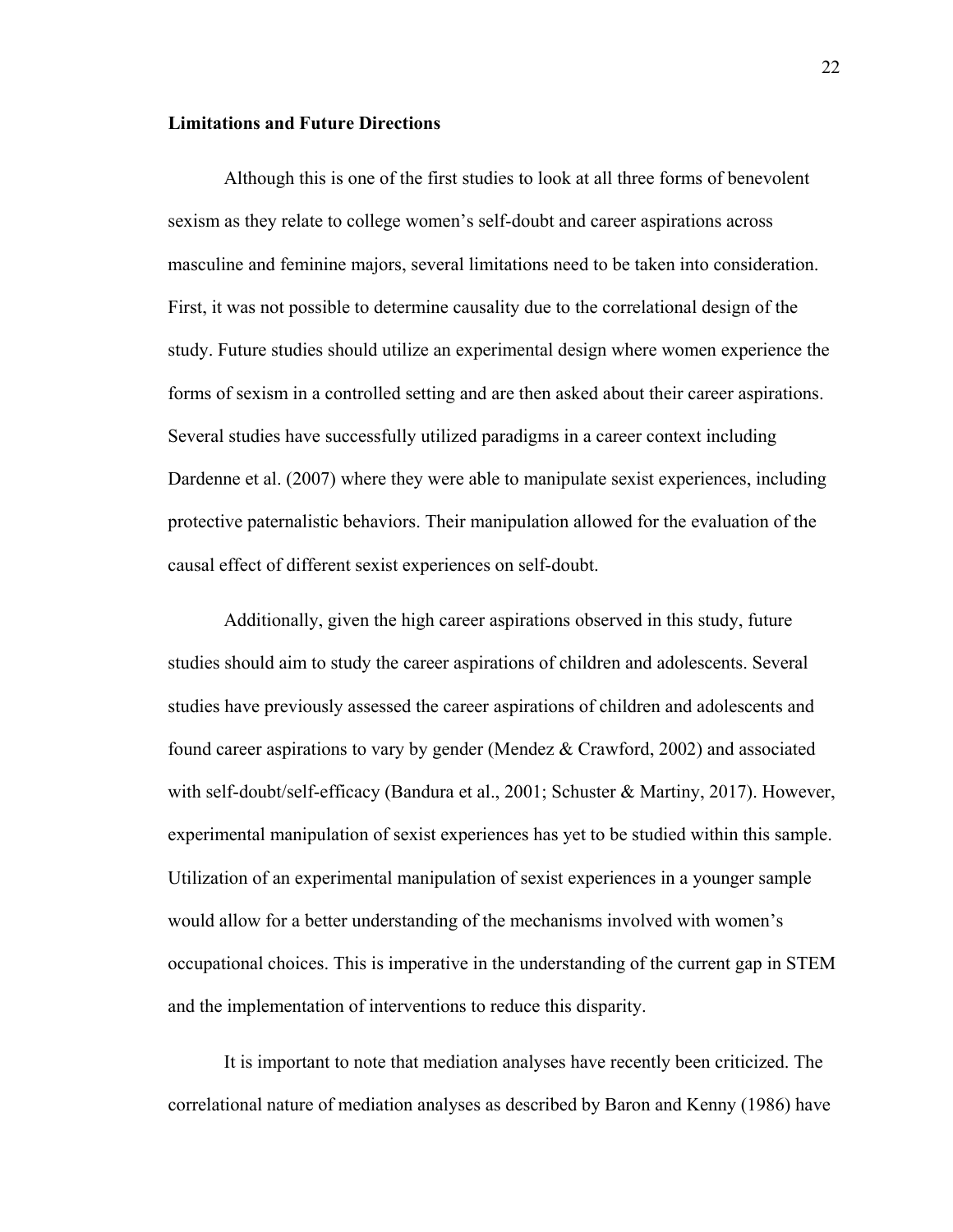been utilized in research as a causal model. However, Fielder et al. (2011) noted the proposed mediator in analyses may not be the "true mediator", but rather a "spurious mediator", "correlate", or "manipulation check" (p. 1232). Put simply, the statistical nature of mediation analyses and the Sobel test are unable to determine if the mediator is causal, a third mediator, a correlate of the dependent variable, or another measure of the independent variable. Although more likely to occur in correlational designs, the misattribution of *mediator* can occur within experimental designs as well (Fielder et al., 2011). To better determine what variables should be utilized in mediation analyses, the *Hyman-Tate conceptual timing criterion* states, "mediation requires a conceptual timeordering of the predictor, mediator, and outcome" (Tate, 2015; p. 237). This criterion requires for mediators to occur after the predictor; thus, trait variables cannot be mediators. Self-esteem broadly is often categorized as a trait variable, but some facets, like self-doubt, may be considered a state variable. However, this ambiguity further compounds the statistical concerns of mediation analyses and as such, future research should consider testing self-doubt as a moderating variable.

The recruitment of this study is another limitation. First, recruitment occurred on a Midwest, Catholic college campus. It is possible greater gender role adhere related to heterosexual relationships was present in this sample given the Catholic environment of the students. This may have inflated the heterosexual intimacy experiences the participants reported. The effects of self-doubt on career aspirations of women who are religiously affiliated compared to those who are not religiously affiliated should be evaluated. Second, recruitment utilized a psychology undergraduate pool which is likely why more feminine majors were recruited than masculine majors. The low number of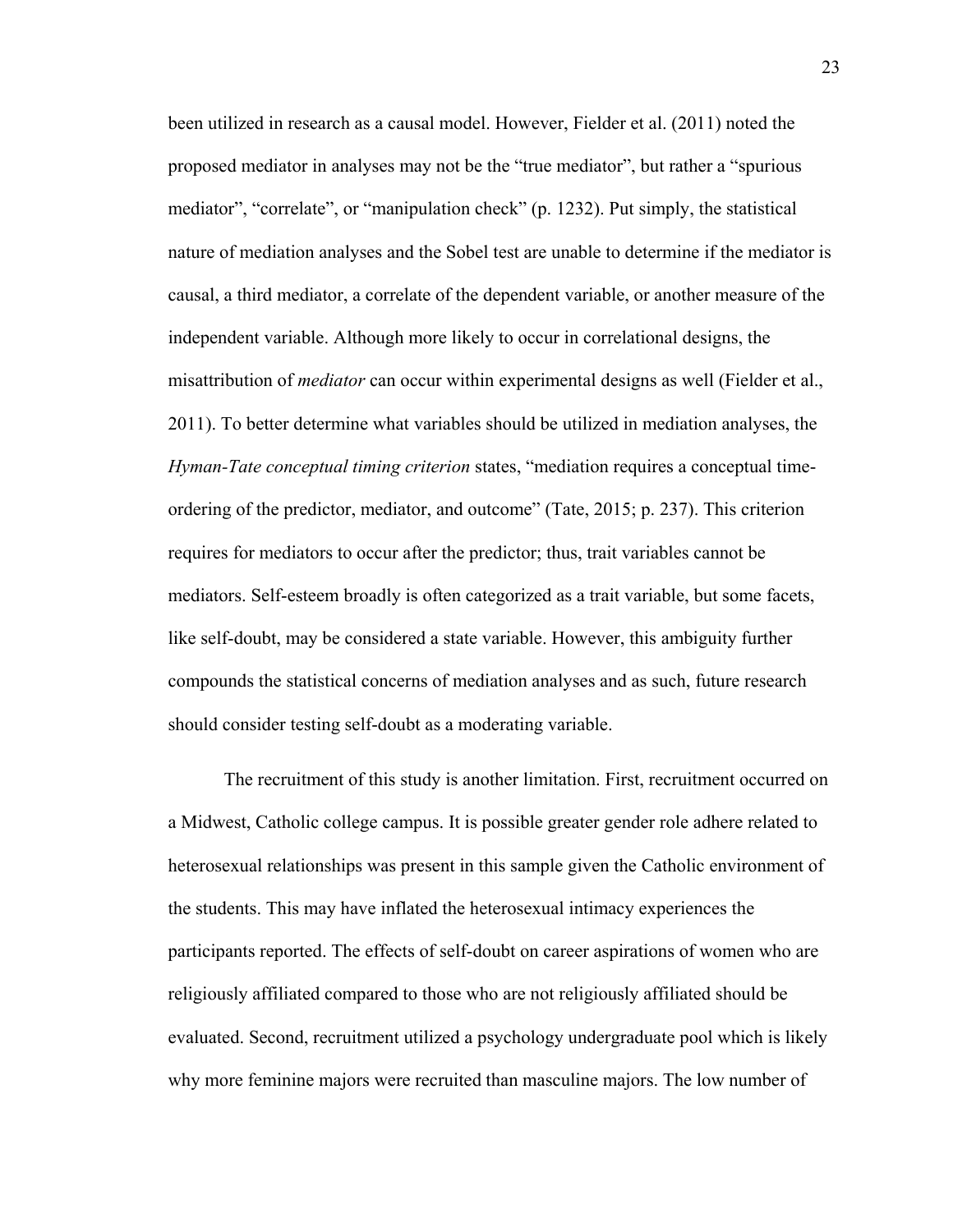masculine majors led to lower power for analyses. Future studies should aim to recruit participants directly from their specified major instead of through a psychology undergraduate pool. This can also allow for greater distinction between masculine and feminine majors including analyses specifically about differences between STEM, non-STEM, and social/behavioral sciences. Third, the present study was predominantly White. Future studies should aim to understand the unique challenges women of various racial identities experience as they relate to self-doubt and career aspirations.

# **Conclusion**

Women's experiences of hostile and benevolent sexism have been associated with various negative outcomes including greater self-doubt and reduced career aspirations. Researchers conceptualize self-doubt as a biproduct mental intrusions following experiences of sexism. Given the effects of sexism vary by type of sexism and the stereotyped environment in which the woman is in, the current study sought to examine how experiences of hostile and benevolent sexism vary in their associations with selfdoubt and career aspirations in college students majoring in feminine or masculine majors. Although no mediation relationship was found to exist between type of sexism, self-doubt, and career aspirations, experiences of heterosexual intimacy were found to be positively associated with career aspirations in feminine majors. Heterosexual intimacy experiences were also associated with reduced self-doubt in women regardless of major. Consistent with previous literature, experiences of protective paternalism were associated with greater self-doubt. These finding suggest that experiences of protective paternalism are particularly impactful for college-age women. The results further our understanding of the associations of experiences of heterosexual intimacy on women's belief in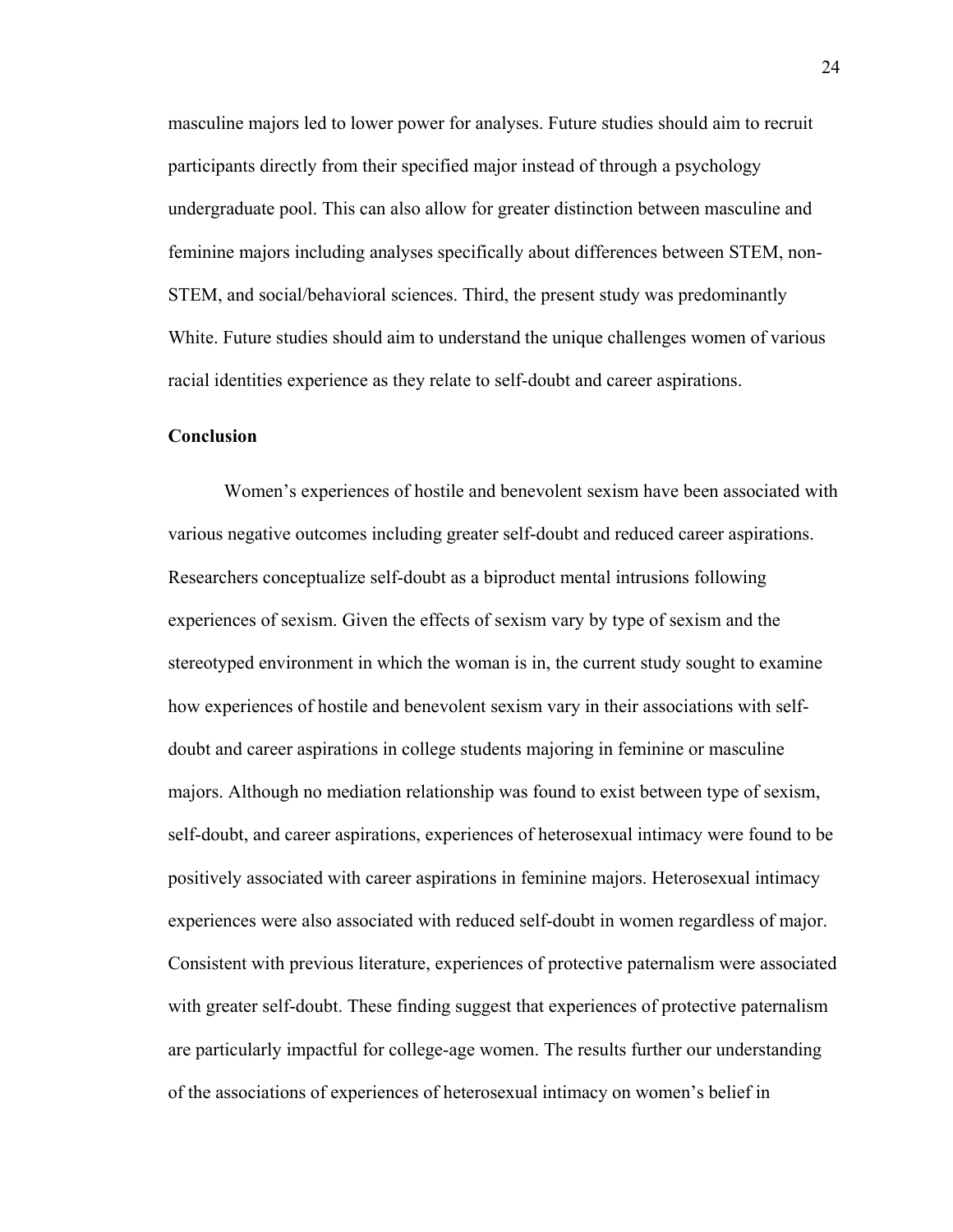themselves and their career aspirations. While increases in self-doubt in women have been demonstrated following paternalistic events in previous studies, further research is necessary to establish to what extent heterosexual intimacy experiences effect women's self-doubt.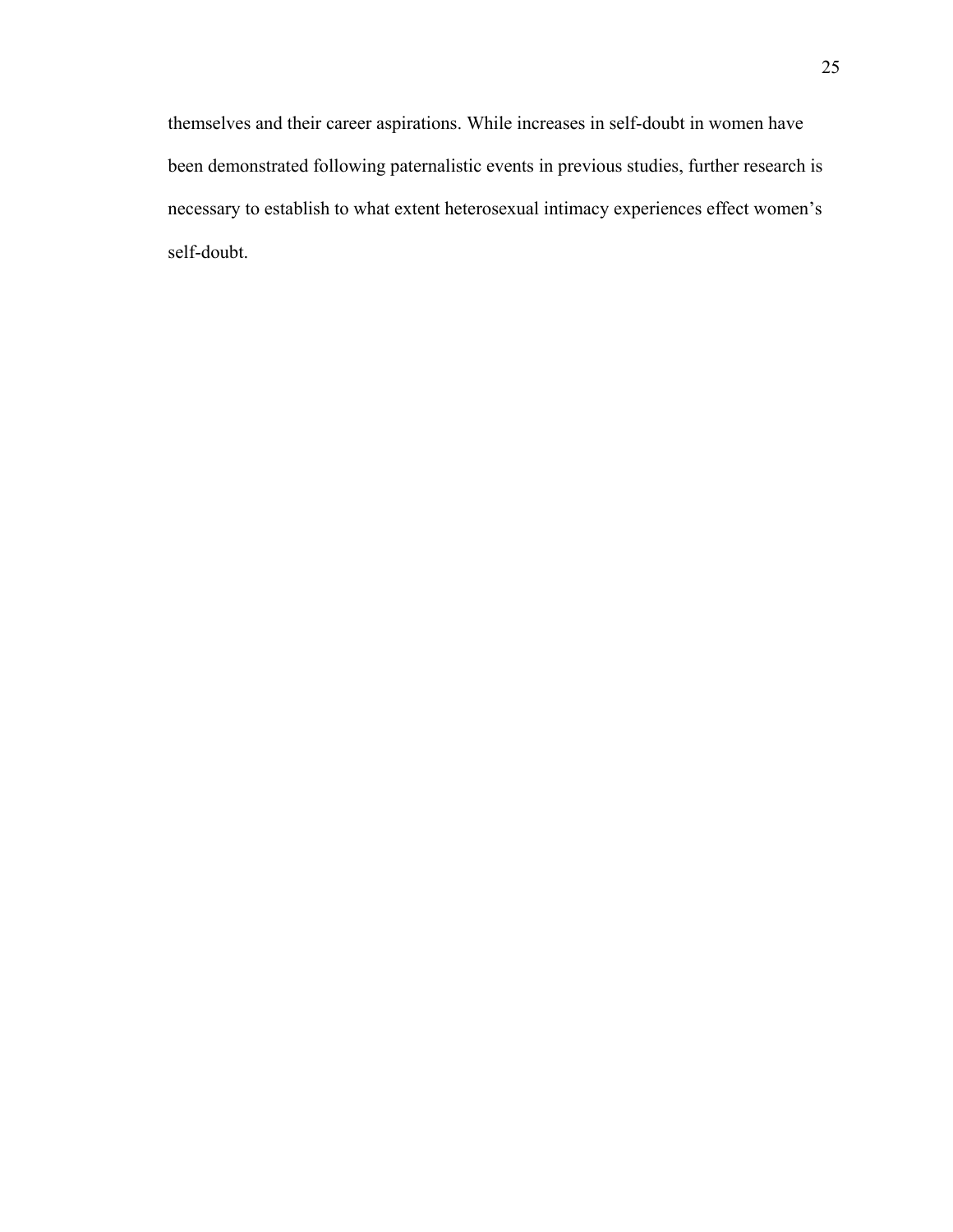#### REFERENCES

- Bandura, A., Barbaranelli, C., Caprara, G. V., & Pastorelli, C. (2001). Self-Efficacy Beliefs as Shapers of Children's Aspirations and Career Trajectories. *Child Development*, *72*(1), 187–206.<https://doi.org/10.1111/1467-8624.00273>
- Baron, R. M., & Kenny, D. A. (1986). The moderator–mediator variable distinction in social psychological research: Conceptual, strategic, and statistical considerations. *Journal of Personality and Social Psychology*, *51*(6), 1173–1182. <https://doi.org/10.1037/0022-3514.51.6.1173>
- Barreto, M., & Ellemers, N. (2005). The burden of benevolent sexism: How it contributes to the maintenance of gender inequalities. *European Journal of Social Psychology*, *35*(5), 633–642. https://doi.org/10.1002/ejsp.270
- Berg, S. H. (2006). Everyday Sexism and Posttraumatic Stress Disorder in Women: A Correlational Study. *Violence Against Women*, *12*(10), 970–988. https://doi.org/10.1177/1077801206293082
- Beutel, A. M., Burge, S. W., & Borden, B. A. (2018). Femininity and Choice of College Major. *Gender Issues*, *35*(2), 113–136. [https://doi.org/10.1007/s12147-017-9195-](https://doi.org/10.1007/s12147-017-9195-8) [8](https://doi.org/10.1007/s12147-017-9195-8)
- Beutel, A., Burge, S., & Borden, A. (2019). Masculinity and Men's Choice of College Major. *Gender Issues*, *36*.<https://doi.org/10.1007/s12147-019-09236-0>
- Beyer, S. (1999). The Accuracy of Academic Gender Stereotypes. *Sex Roles, 40*(9), 787- 813. http://dx.doi.org/10.1023/A:1018864803330
- Dardenne, B., Dumont, M., & Bollier, T. (2007). Insidious Dangers of Benevolent Sexism: Consequences for Women's Performance. *Journal of Personality and Social Psychology, 93*(5), 764.<http://dx.doi.org/10.1037/0022-3514.93.5.764>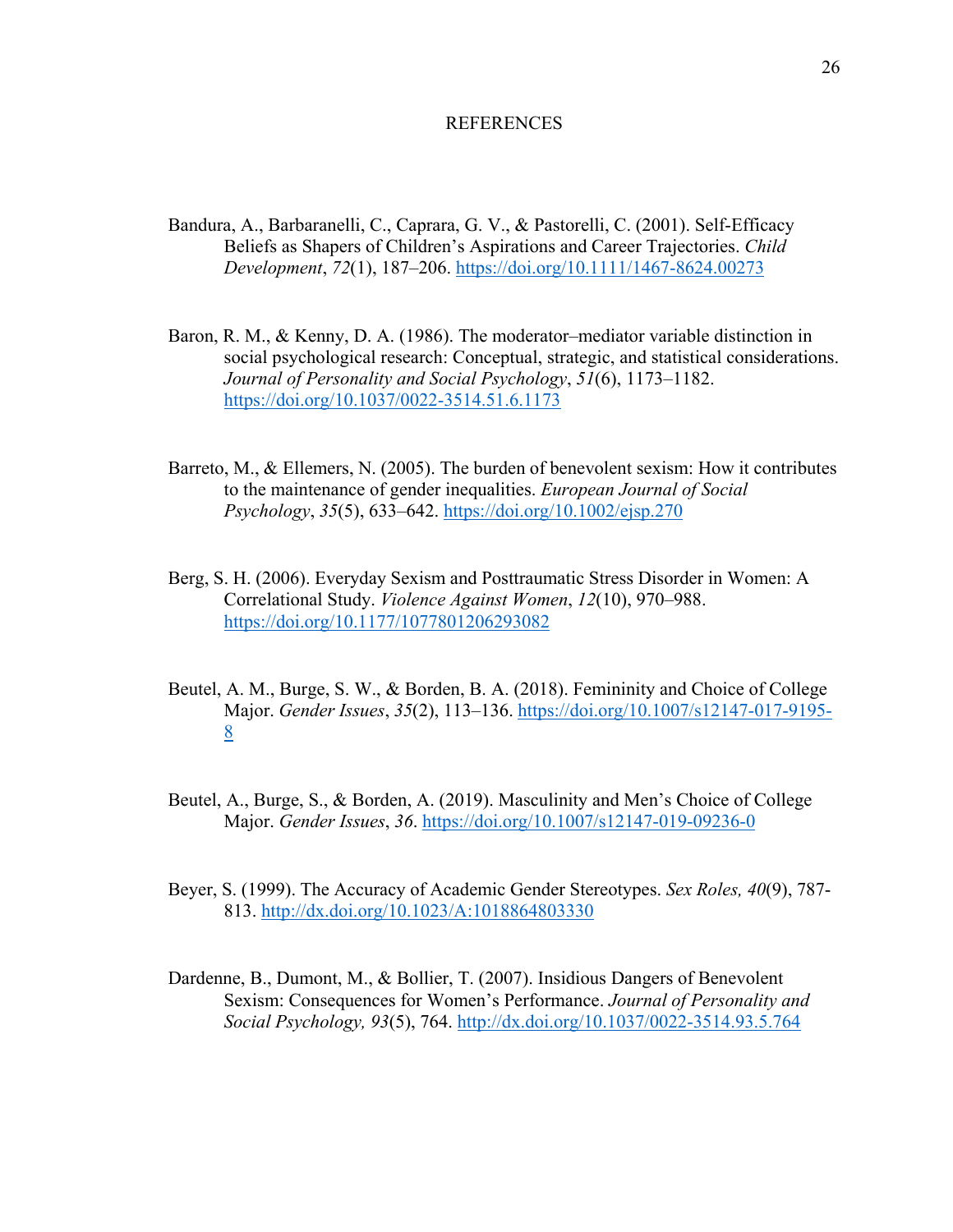- Davies, P. G., Spencer, S. J., Quinn, D. M., & Gerhardstein, R. (2002). Consuming Images: How Television Commercials that Elicit Stereotype Threat Can Restrain Women Academically and Professionally. *Personality and Social Psychology Bulletin*, *28*(12), 1615–1628.<https://doi.org/10.1177/014616702237644>
- Faul, F., Erdfelder, E., Buchner, A., & Lang, A.-G. (2009). Statistical power analyses using G\*Power 3.1: Tests for correlation and regression analyses. *Behavior Research Methods*, *41*, 1149-1160.
- Gervais, S. J., Vescio, T. K., & Allen, J. (2012). When What You See Is What You Get: The Consequences of the Objectifying Gaze for Women and Men. *Psychology of Women Quarterly*, *35*(1), 5–17. https://doi.org/10.1177/0361684310386121
- Gisler, S., Kato, A. E., Lee, S., & Leung, D. W. (2018). One Size Does Not Fit All: Gender Inequity in STEM Varies Between Subfields. *Industrial and Organizational Psychology*, *11*(2), 314–318. https://doi.org/10.1017/iop.2018.21
- Glick, P. & Fiske, S.T. (1996). The ambivalent sexism inventory: Differentiating hostile and benevolent sexism. *Journal of Personality and Social Psychology, 70*, 491-512,<http://dx.doi.org/10.1037/0022-3514.70.3.491>
- Gnilka, P. B., & Novakovic, A. (2017). Gender Differences in STEM Students' Perfectionism, Career Search Self-Efficacy, and Perception of Career Barriers. *Journal of Counseling & Development*, *95*(1), 56–66. <https://doi.org/10.1002/jcad.12117>
- Gray, M. P., & O'Brien, K. M. (2007). Advancing the Assessment of Women's Career Choices: The Career Aspiration Scale. *Journal of Career Assessment*, *15*(3), 317– 337. https://doi.org/10.1177/1069072707301211
- Hayes, A. F. (2018). *Introduction to Mediation, Moderation, and Conditional Process Analysis, Second Edition: A Regression-Based Approach* (2nd ed.). Guilford Press.
- IBM Corp. Released 2019. IBM SPSS Statistics for Windows, Version 26.0. Armonk, NY: IBM Corp.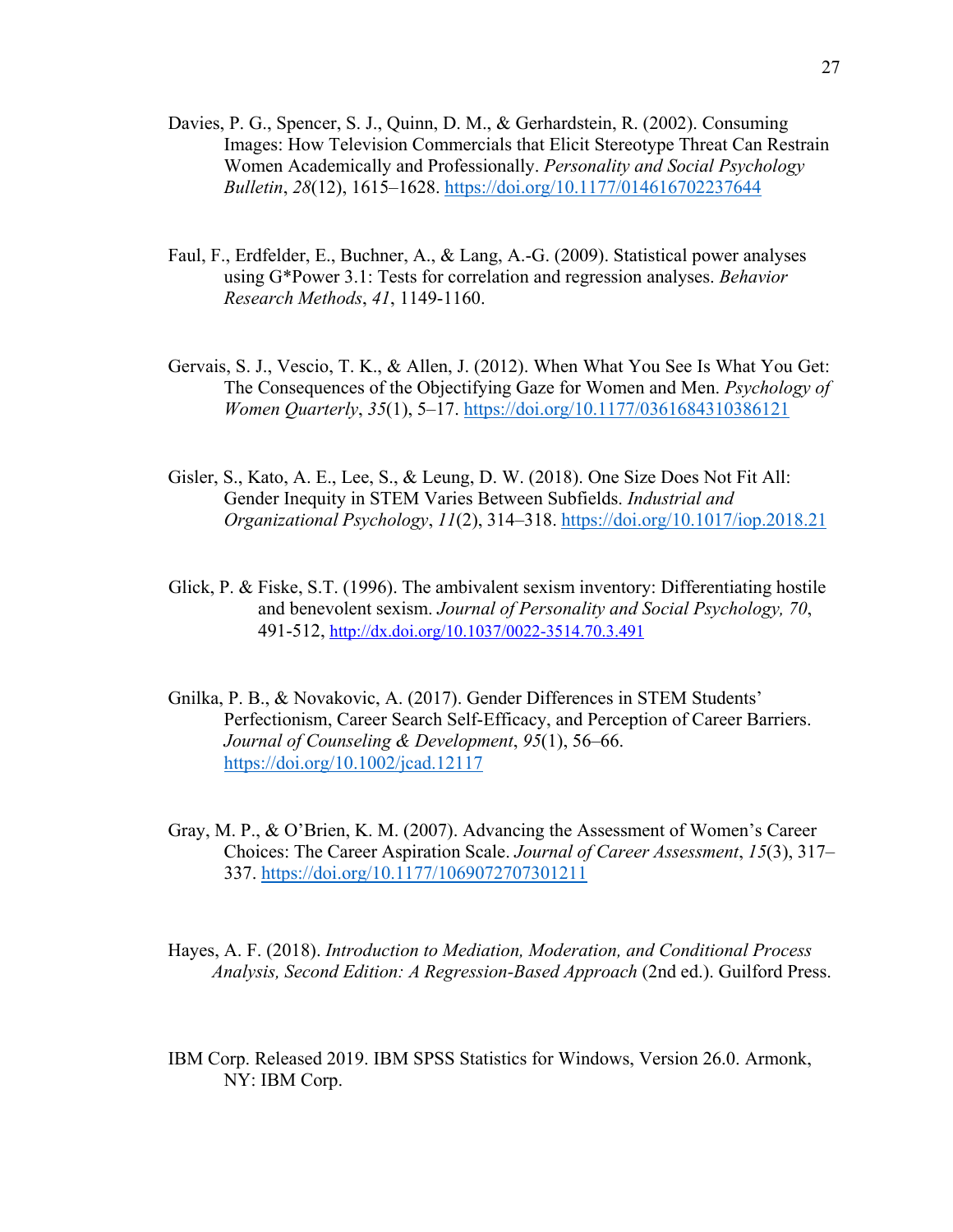- Jones, K., Stewart, K., King, E., Botsford, M. W., Gilrane, V., & Hylton, K. (2014). Negative consequence of benevolent sexism on efficacy and performance. *Gender in Management: An International Journal*, *29*(3), 171–189. https://doi.org/10.1108/GM-07-2013-0086
- Kirkman, M. S., & Oswald, D. L. (2020). Is it just me, or was that sexist? The role of sexism type and perpetrator race in identifying sexism. *The Journal of Social Psychology*, *160*(2), 236–247. https://doi.org/10.1080/00224545.2019.1634505
- Klonoff, E.A. & Landrine, H. (1995). The schedule of sexist events: A measure of lifetime and recent sexist discrimination in women's lives. *Psychology of Women Quarterly, 19,* 439-472.
- Kuchynka, S.L., Salomon, K., Bosson, J.K., El-Hout, M., Kiebel, E., Cooperman, C., & Toomey, R. (2018). Hostile and benevolent sexism and college women's STEM outcomes. *Psychology of Women Quarterly, 41*(1). <https://doi.org/10.1177/0361684317741889>
- Lawson, K. M., Kooiman, L. Y., & Kuchta, O. (2018). Professors' Behaviors and Attributes that Promote U.S. Women's Success in Male-Dominated Academic Majors: Results from a Mixed Methods Study. *Sex Roles*, *78*(7), 542–560. https://doi.org/10.1007/s11199-017-0809-0
- Lawson, K. M. (2020). An Examination of Daily Experiences of Sexism and Reactivity among Women in U.S. Male-Dominated Academic Majors Using Experience Sampling Methodology. *Sex Roles*, *83*(9), 552–565. https://doi.org/10.1007/s11199-020-01135-z
- Lehavot, K., Beckman, K. L., Chen, J. A., Simpson, T. L., & Williams, E. C. (2019). Race/Ethnicity and Sexual Orientation Disparities in Mental Health, Sexism, and Social Support among Women Veterans. *Psychology of Sexual Orientation and Gender Diversity*, *6*(3), 347–358. https://doi.org/10.1037/sgd0000333
- Liben, L. S., Bigler, R. S., Ruble, D. N., Martin, C. L., & Powlishta, K. K. (2002). The Developmental Course of Gender Differentiation: Conceptualizing, Measuring, and Evaluating Constructs and Pathways. *Monographs of the Society for Research in Child Development*, *67*(2), i–183.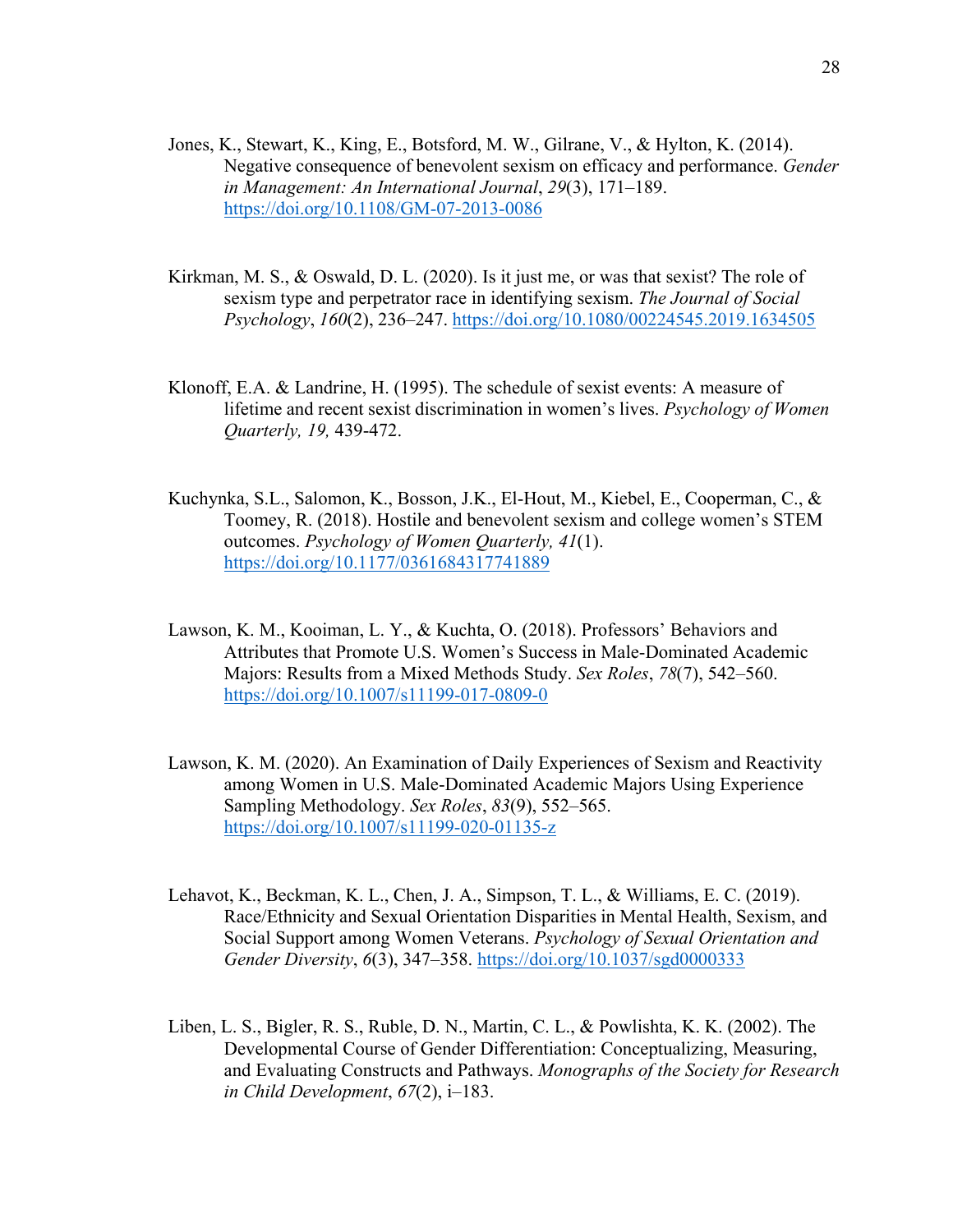- Marigold, D.C., Holmes, J.G., & Ross, M. (2007). More than words: Reframing compliments from romantic partners fosters security in low self-esteem individuals. *Journal of Personality and Social Psychology, 92*(2), 232-248. <https://doi.org/10.1037/0022-3514.92.2.232>
- Matteson, A. V., & Moradi, B. (2005). Examining the Structure of the Schedule of Sexist Events: Replication and Extension. *Psychology of Women Quarterly*, *29*(1), 47– 57. https://doi.org/10.1111/j.0361-6843.2005.00167.x
- Mendez, L. M. R., & Crawford, K. M. (2002). Gender-Role Stereotyping and Career Aspirations: A Comparison of Gifted Early Adolescent Boys and Girls. *Journal of Secondary Gifted Education*, *13*(3), 96–107. [https://doi.org/10.4219/jsge-2002-](https://doi.org/10.4219/jsge-2002-375) [375](https://doi.org/10.4219/jsge-2002-375)
- Morgan, S. L., Gelbgiser, D., & Weeden, K. A. (2013). Feeding the pipeline: Gender, occupational plans, and college major selection. *Social Science Research*, *42*(4), 989–1005.<https://doi.org/10.1016/j.ssresearch.2013.03.008>
- Murphy, M. C., Steele, C. M., & Gross, J. J. (2007). Signaling Threat: How Situational Cues Affect Women in Math, Science, and Engineering Settings. *Psychological Science*, *18*(10), 879–885.<https://doi.org/10.1111/j.1467-9280.2007.01995.x>
- Murray, S. L., Bellavia, G., Feeney, B., Holmes, J. G., & Rose, P. (2001). The Contingencies of Interpersonal Acceptance: When Romantic Relationships Function as a Self-Affirmational Resource. *Motivation and Emotion*, *25*(2), 163– 189. https://doi.org/10.1023/A:1010618010115
- Oleson, K. C., Poehlmann, K. M., Yost, J. H., Lynch, M. E., & Arkin, R. M. (2000). Subjective Overachievement: Individual Differences in Self-Doubt and Concern With Performance. *Journal of Personality*, *68*(3), 491–524. https://doi.org/10.1111/1467-6494.00104
- Oswald, D. L. (2008). Gender Stereotypes and Women's Reports of Liking and Ability in Traditionally Masculine and Feminine Occupations. *Psychology of Women Quarterly*, *32*(2), 196–203. https://doi.org/10.1111/j.1471-6402.2008.00424.x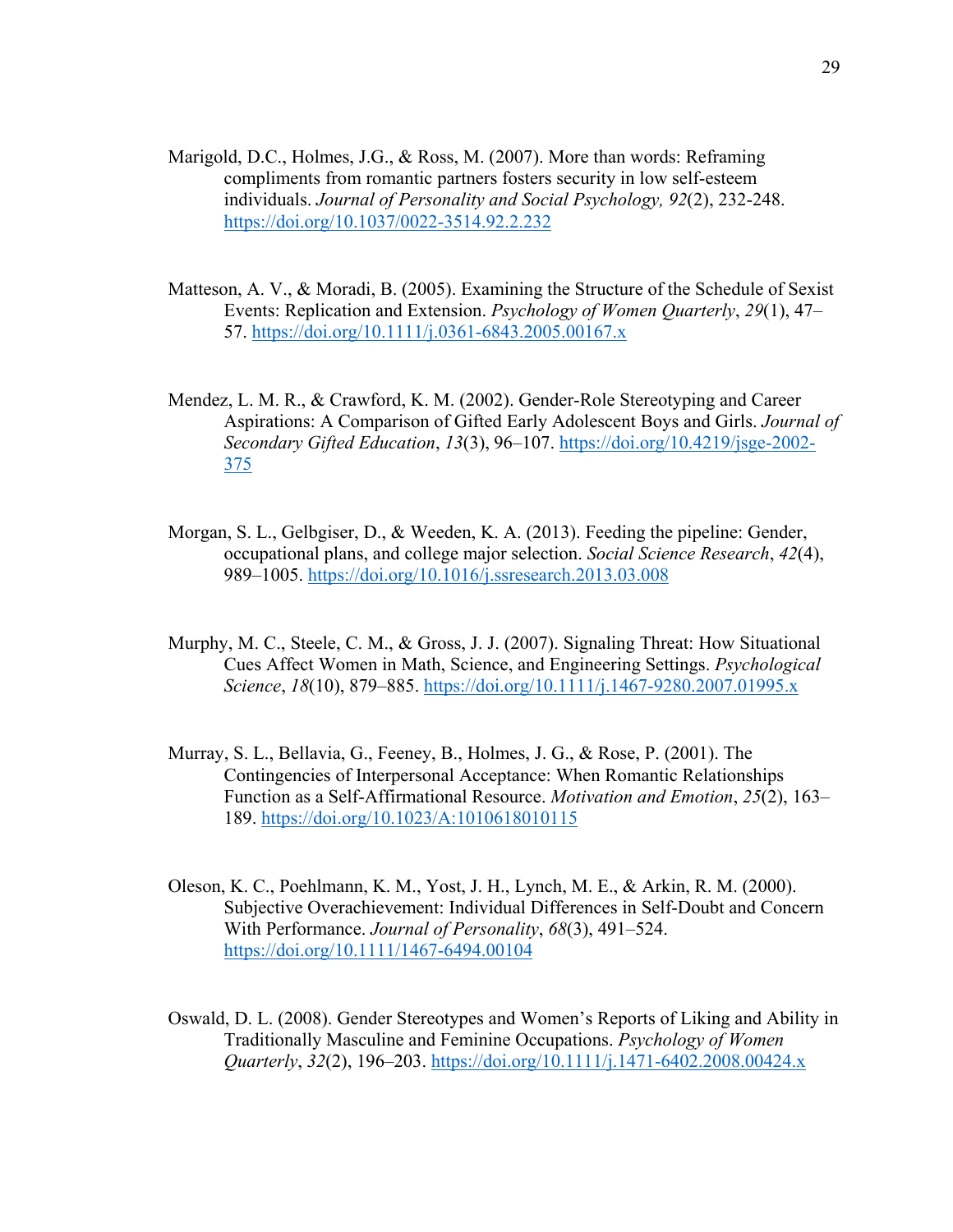- Oswald, D. L., Baalbaki, M., & Kirkman, M. (2019). Experiences with Benevolent Sexism: Scale Development and Associations with Women's Well-Being. *Sex Roles, 80*(5), 362–380. https://doi.org/10.1007/s11199-018-0933-5
- *Report—S&E Indicators 2014 | NSF National Science Foundation*. (2014). Retrieved May 24, 2021, from [https://www.nsf.gov/statistics/seind14/index.cfm/chapter-](https://www.nsf.gov/statistics/seind14/index.cfm/chapter-3/tt03-02.htm)[3/tt03-02.htm](https://www.nsf.gov/statistics/seind14/index.cfm/chapter-3/tt03-02.htm)
- Rudman, L. A., & Phelan, J. E. (2010). The effect of priming gender roles on women's implicit gender beliefs and career aspirations. *Social Psychology*, *41*(3), 192–202. <https://doi.org/10.1027/1864-9335/a000027>
- Schuster, C., & Martiny, S. E. (2017). Not Feeling Good in STEM: Effects of Stereotype Activation and Anticipated Affect on Women's Career Aspirations. *Sex Roles*, *76*(1–2), 40–55. https://doi.org/10.1007/s11199-016-0665-3
- Shepherd, M., Erchull, M. J., Rosner, A., Taubenberger, L., Forsyth Queen, E., & McKee, J. (2011). "I'll Get That for You": The Relationship Between Benevolent Sexism and Body Self-Perceptions. *Sex Roles*, *64*(1), 1–8. https://doi.org/10.1007/s11199-010-9859-2
- Smith, K. N., & Gayles, J. G. (2018). "Girl Power": Gendered Academic and Workplace Experiences of College Women in Engineering. *Social Sciences*, *7*(1), 11. <https://doi.org/10.3390/socsci7010011>
- Smith, J. L., Lewis, K. L., Hawthorne, L., & Hodges, S. D. (2013). When Trying Hard Isn't Natural: Women's Belonging With and Motivation for Male-Dominated STEM Fields As a Function of Effort Expenditure Concerns. *Personality and Social Psychology Bulletin*, *39*(2), 131–143. <https://doi.org/10.1177/0146167212468332>
- Swim, J. K., Hyers, L. L., Cohen, L. L., & Ferguson, M. J. (2001). Everyday sexism: Evidence of its incidence, nature and psychological impact from three daily diary studies. *Journal of Social Issues, 57,* 31-53. https://doi.org/10.1111/0022- 4537.00200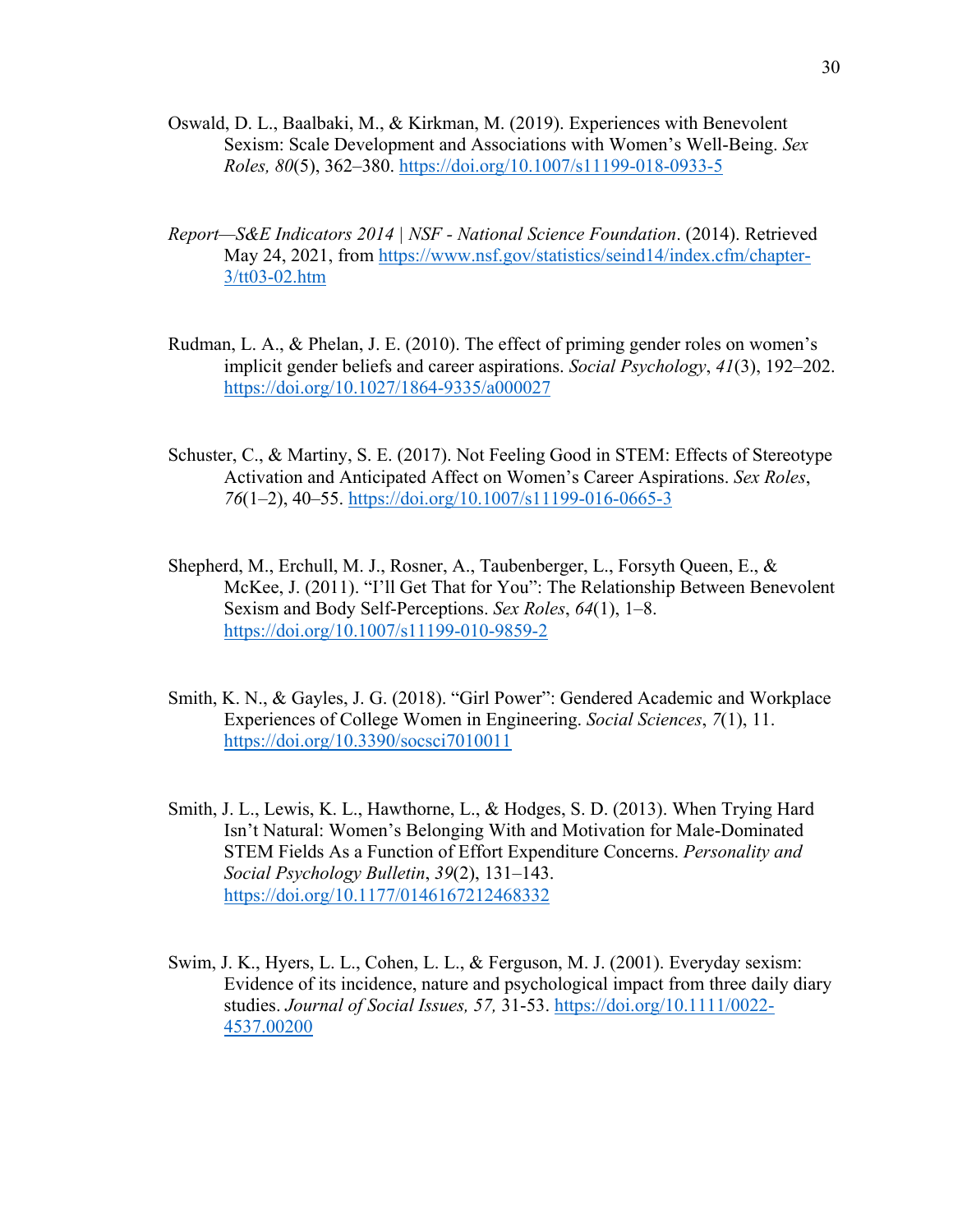Valiquette-Tessier, S.-C., Gosselin, J., Young, M., & Thomassin, K. (2019). A Literature Review of Cultural Stereotypes Associated with Motherhood and Fatherhood. *Marriage & Family Review*, *55*(4), 299–329. <https://doi.org/10.1080/01494929.2018.1469567>

Vescio, T. K., Gervais, S. J., Snyder, M., & Hoover, A. (2005). Power and the Creation of Patronizing Environments: The Stereotype-Based Behaviors of the Powerful and Their Effects on Female Performance in Masculine Domains. *Journal of Personality and Social Psychology*, *88*(4), 658–672. https://doi.org/10.1037/0022- 3514.88.4.658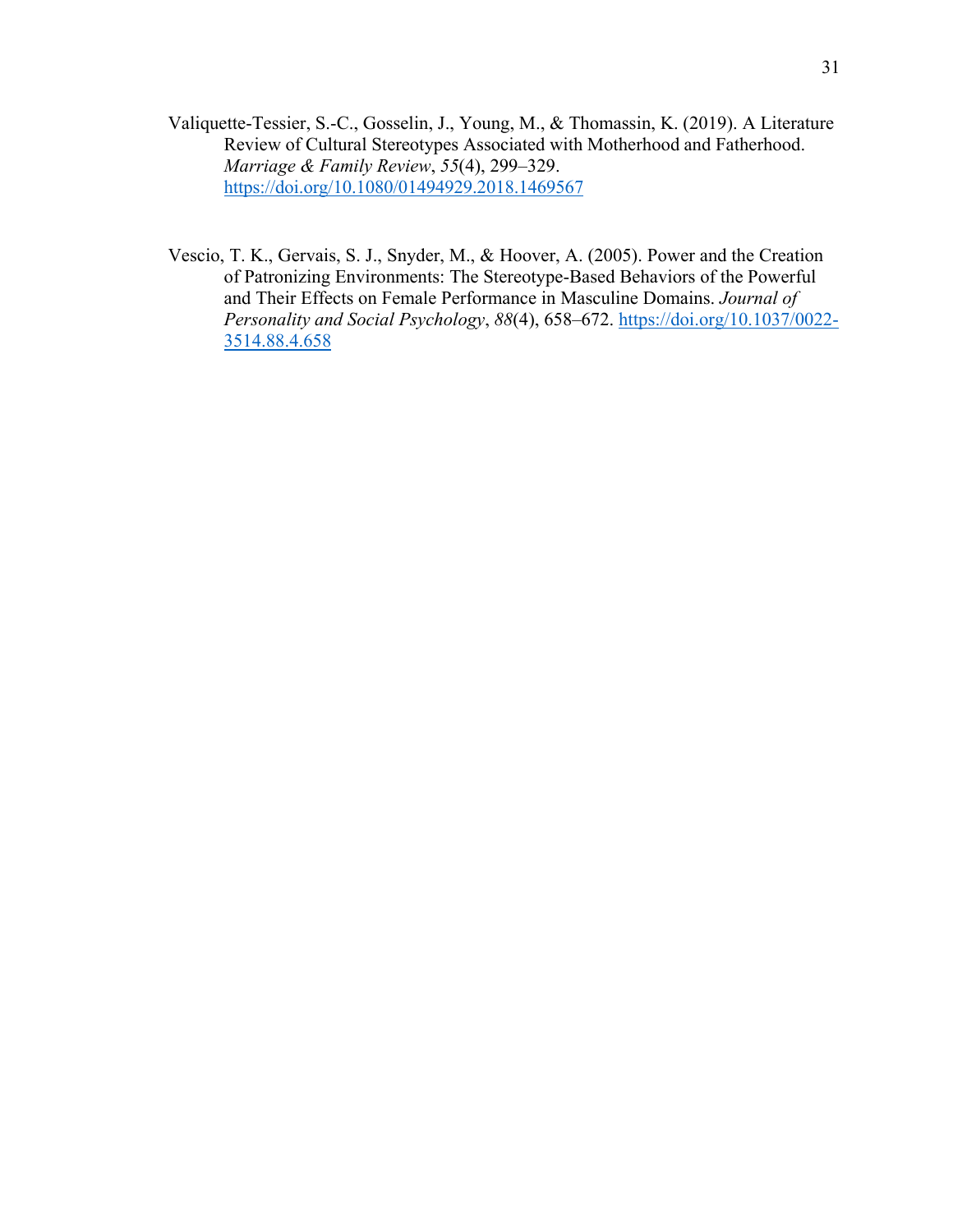#### **Appendix A**

# **Experiences of benevolent sexism scale (Oswald et al., 2019)**

- 1. You been put on a pedestal by your romantic partner?
- 2. People assumed that you will interrupt your career or educational plans to take care of family needs (such as a sick family member or provide childcare)?
- 3. People questioned your ability to handle situations by yourself?
- 4. You been told that your love "completes" your partner?
- 5. You been told that you are (or will be) a good mother because you are so caring?
- 6. Men felt the need to explain a topic to you that you were already very knowledgeable about?
- 7. Romantic partners praised your ability to take care of their emotional needs?
- 8. You been advised to consider a career or job that allows the time to also be a good mother?
- 9. Men felt the need to tell you how you should run your life, do your job, etc?
- 10. Romantic partners expected you to please them through physical intimacy?
- 11. You been praised for performing domestic tasks, such as cooking, cleaning, and taking care of small children?
- 12. You been prohibited from doing something because others (such as parents or romantic partners) thought that you might get hurt?
- 13. You been made to feel that you "owed" a date something after being taken out to an expensive restaurant or event?
- 14. People expected you to display "purity" in your behaviors?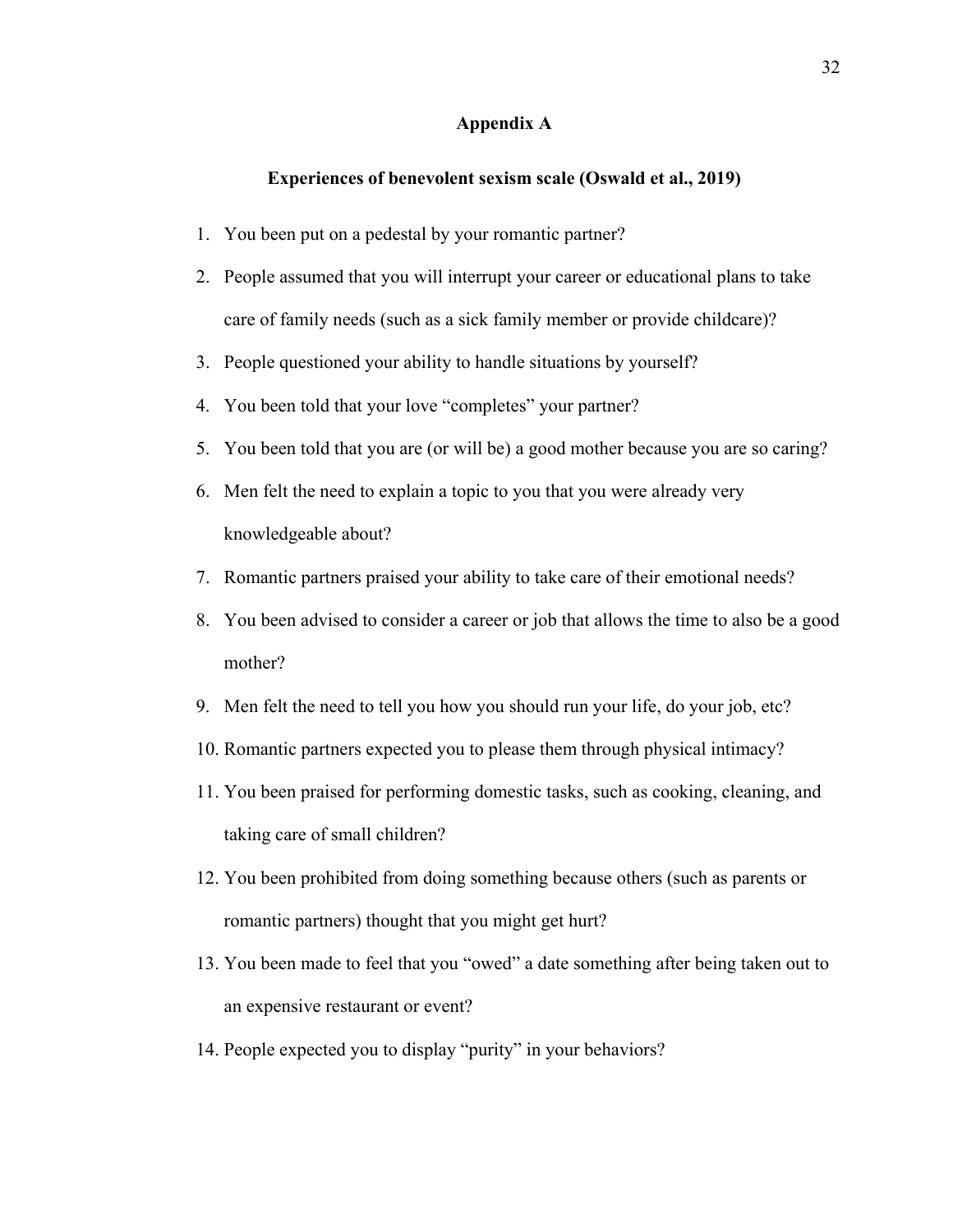- 15. Men insisted on lifting or carrying heavy things for you, even when you didn't ask or need the help?
- 16. You experienced your date act in a way that protected you from being harassed by other people?
- 17. People assumed that you have strong "morals" simply because you are a woman?
- 18. You been on a date and your date makes the decision where to go for dinner?
- 19. People reminded you to look for a romantic partner who can provide financially?
- 20. Other assumed that you will sacrifice your needs if it benefits your romantic partner in some way?
- 21. You been informed that as a woman, you have a more refine sense of culture and tastes than do men?
- 22. Your date asked you out, rather than you asking out your date?
- 23. People said that you need to be protected or have a "protector" in your life?
- 24. Others provided you with financial support (e.g., assist with bills, pay for vacation, buy drinks, pay for dates, etc.)?
- 25. You been offered an escort, even though you didn't feel it was necessary, when walking alone at night?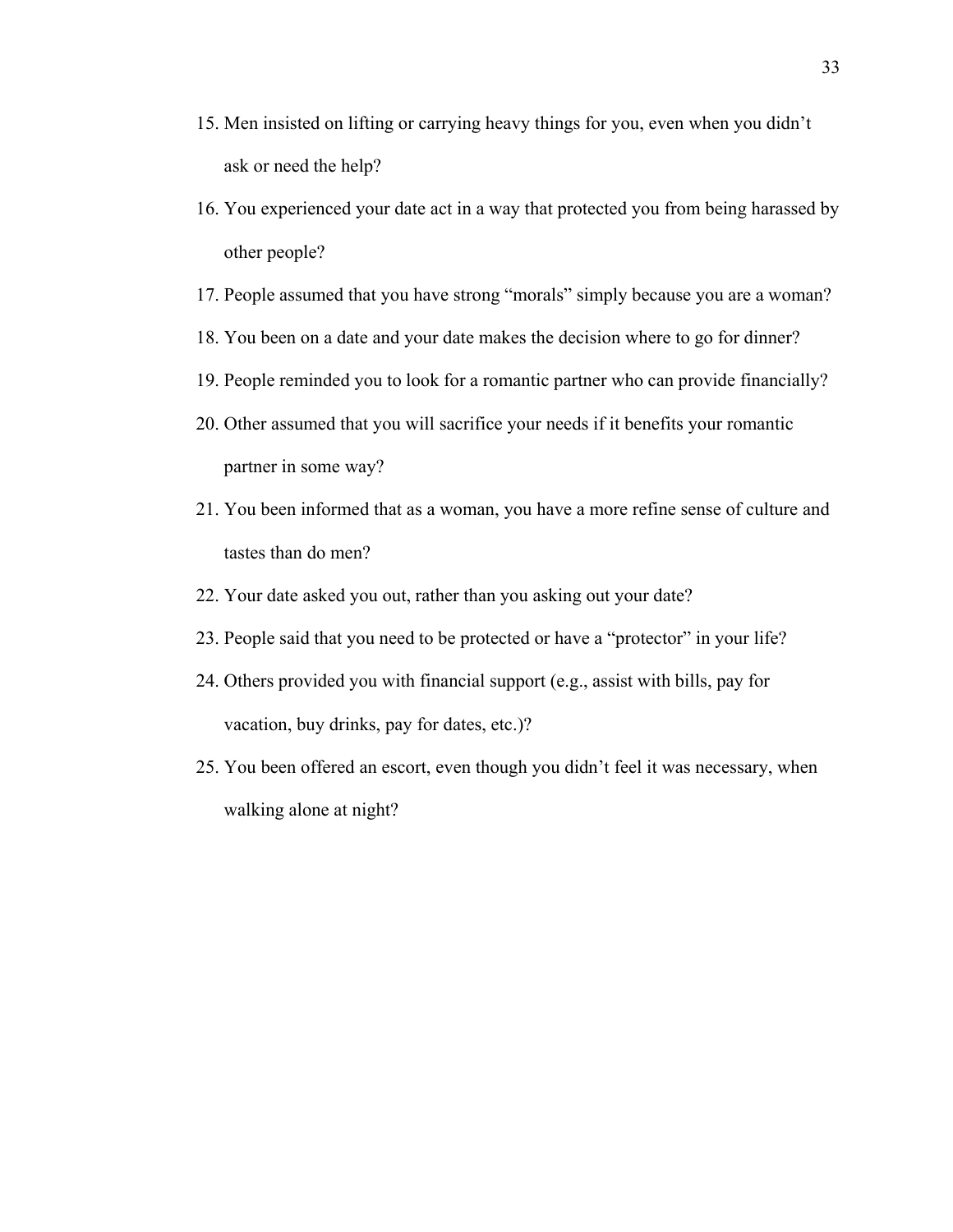# **Appendix B**

# **Schedule of sexist events (Matteson & Moradi, 2005)**

- 1. Treated unfairly by teachers or professors
- 2. Treated unfairly by your employer, boss, or supervisors
- 3. Treated unfairly by coworkers, fellow students, or colleagues
- 4. Treated unfairly by people in service jobs
- 5. Treated unfairly by strangers
- 6. Treated unfairly by people in helping jobs
- 7. Treated unfairly by neighbors
- 8. Treated unfairly by your boyfriend, husband, or other important man
- 9. Denied a raise, promotion, tenure, … or other such thing at work
- 10. Treated unfairly by your family
- 11. Made inappropriate/unwanted sexual advances to you
- 12. Failed to show you the respect you deserve
- 13. Wanted to tell someone off for being sexist
- 14. Been really angry about something sexist
- 15. Forced to take drastic steps such as filing a grievance or lawsuit, quitting
- 16. Been called a sexist name
- 17. Gotten into an argument or fight about something sexist
- 18. Been made fun of, picked on, pushed, shoved, hit, or threatened with harm
- 19. Heard people making sexist jokes or degrading sexual jokes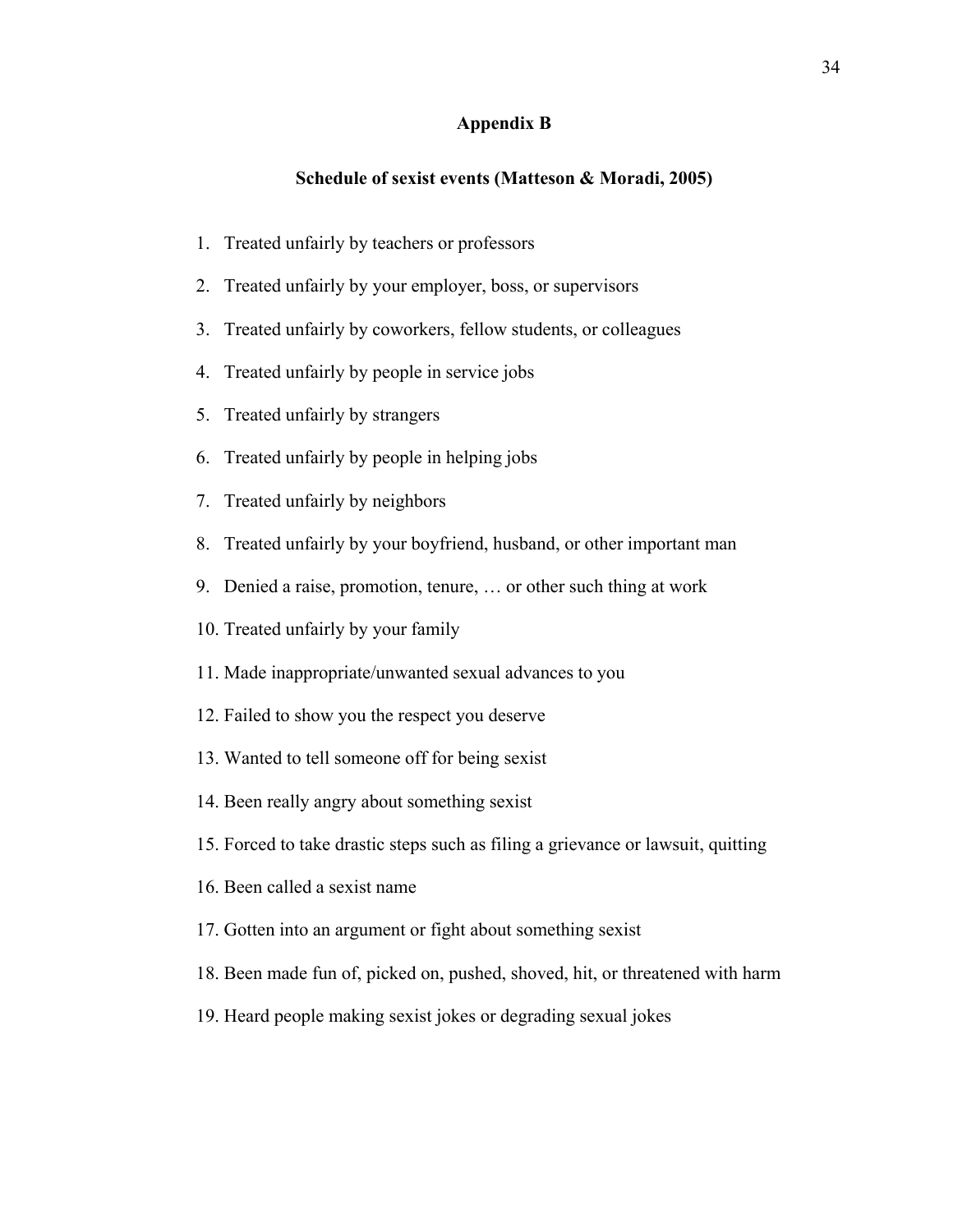# **Appendix C**

# **Career aspiration scale (Gray & O'Brien, 2007)**

- 1. I want to be among the very best in my field
- 2. I want my work to have a lasting impact on my field
- 3. I aspire to have my contributions at work recognized by my employer
- 4. Being outstanding at what I do at work is very important to me
- 5. I know that I will be recognized for my accomplishments in my field
- 6. Achieving in my career is not at all important to me (**R)**
- 7. Being one of the best in my field is not important to me **(R)**
- 8. I plan to obtain many promotions in my organization or business
- 9. I hope to become a leader in my career field
- 10. I do not plan to devote energy to getting promoted to a leadership position in the organization or business in which I am working **(R)**
- 11. Becoming a leader in my job is not at all important to me **(R)**
- 12. When I am established in my career, I would like to manage other employees
- 13. I want to have responsibility for the future direction of my organization or business
- 14. Attaining leadership status in my career is not that important to me **(R)**
- 15. I hope to move up to a leadership position in my organization or business
- 16. I plan to rise to the top leadership position of my organization or business
- 17. I plan to reach the highest level of education in my field
- 18. I will pursue additional training in my occupational area of interest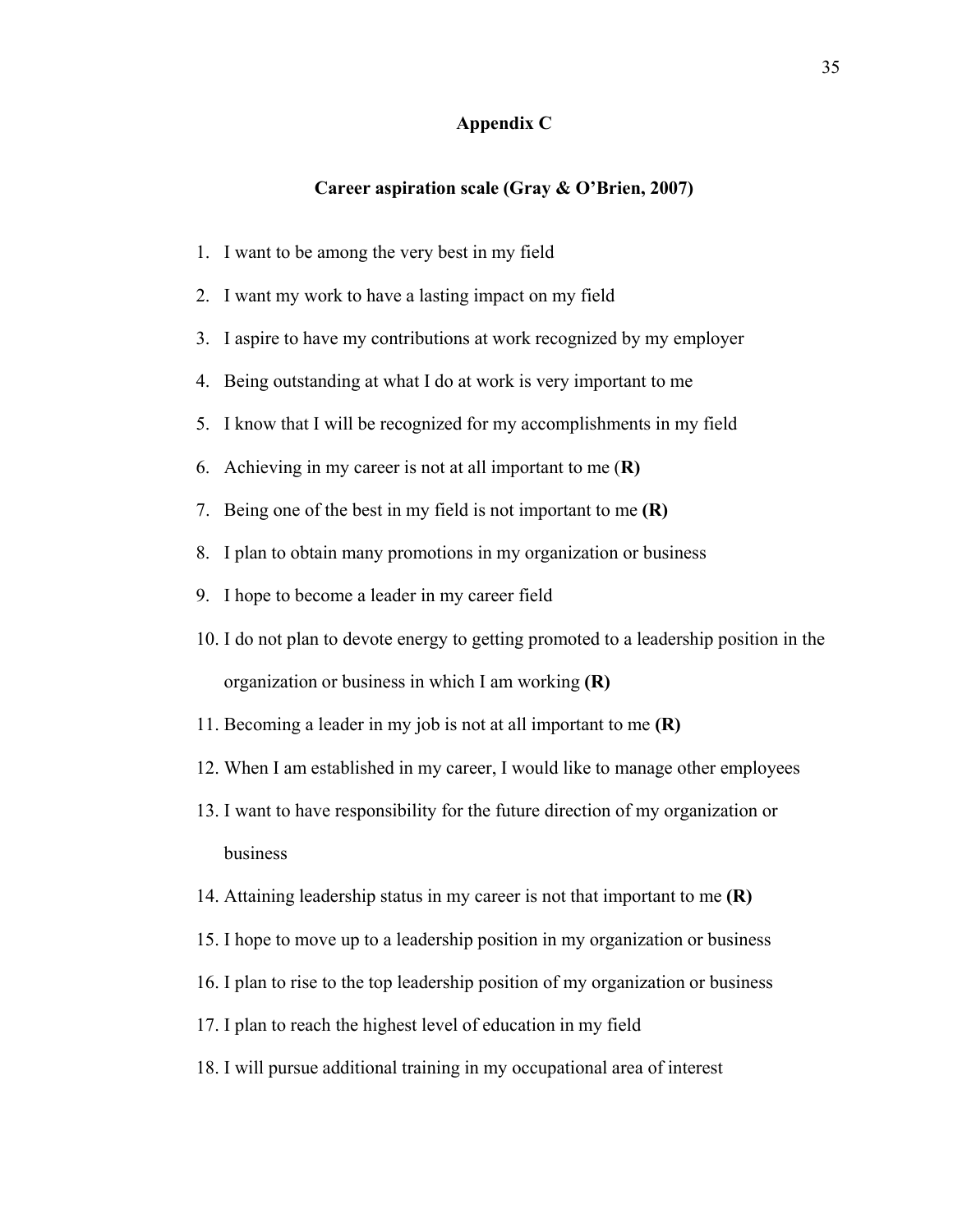- 19. I will always be knowledgeable about recent advances in my field
- 20. I know I will work to remain current regarding knowledge in my field
- 21. I will attend conferences annually to advance my knowledge
- 22. Even if not required, I would take continuing education courses to become more knowledgeable
- 23. I would pursue an advanced education program to gain specialized knowledge in my field
- 24. Every year, I will prioritize involvement in continuing education to advance my career